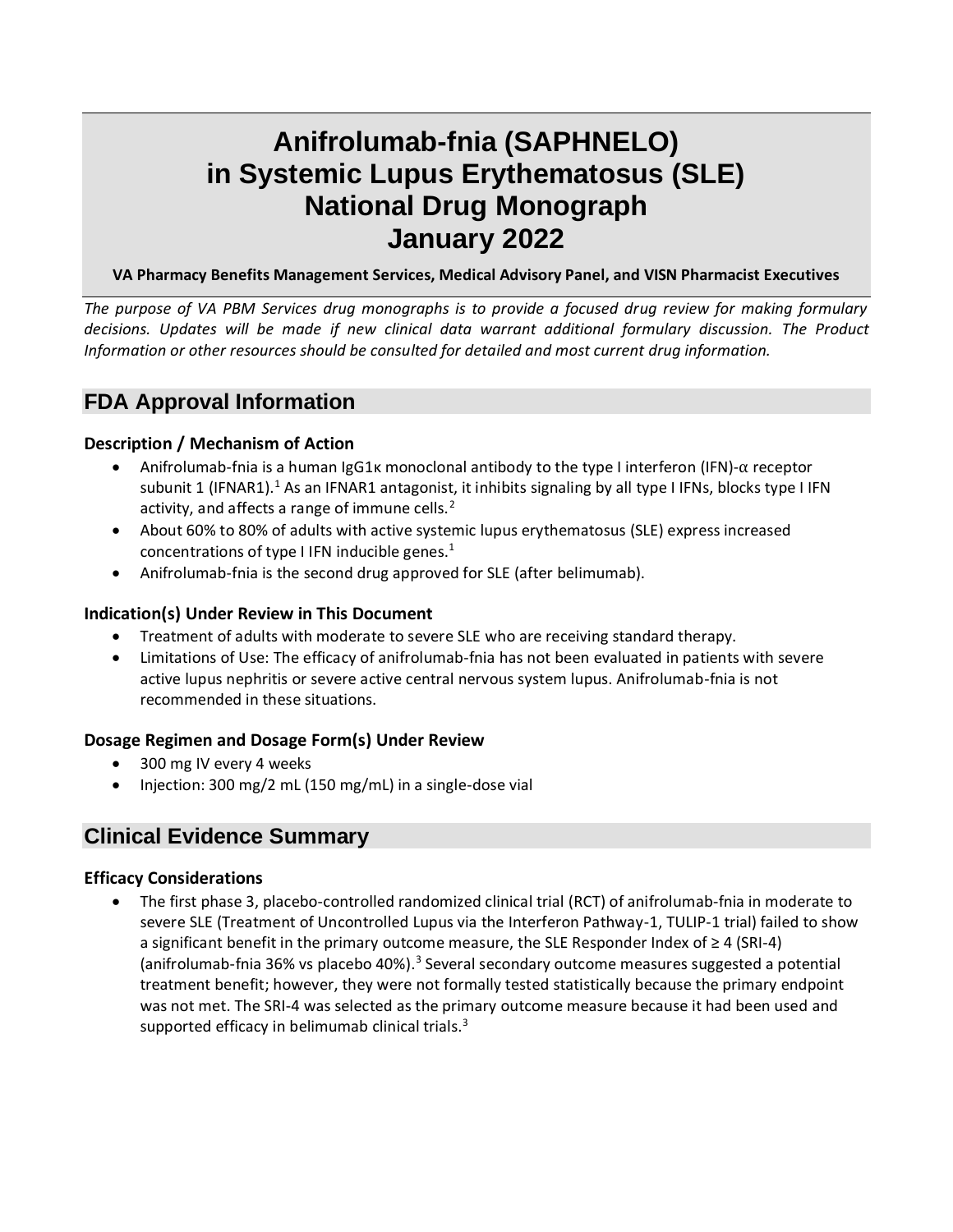- A second phase 3 RCT (TULIP-2) used a different primary outcome measure and revised restricted medication rules after the negative TULIP-1 SRI-4 results were partially attributed to unintended and clinically inappropriate misclassification of patients with new or increased use of nonsteroidal antiinflammatory drugs as nonresponders (about 8% of the study population). Prior to unblinding of trial data and after completion of TULIP-1, the study protocol was amended to modify the restricted medications rules and to change the primary outcome measure from SRI-4 to the Week-52 British Isles Lupus Assessment Group (BILAG)-based Composite Lupus Assessment (BICLA) response rate, which was originally a secondary outcome measure and showed numerically better response rates with anifrolumab-fnia (vs placebo) using the revised restricted medication rules in post hoc analyses of the TULIP-1 data.<sup>[5](#page-1-0)</sup> Both BICLA and SRI-4 are considered clinically meaningful end points for assessing treatment effects in SLE.<sup>[3](#page-0-1)</sup> (See outcome definitions in [Box 1.](#page-1-1)) TULIP-2 results showed a significant benefit with anifrolumab-fnia in BICLA response.<sup>4</sup>
- <span id="page-1-2"></span>• Results of a phase 2b RCT (MUSE / CD1013 trial)<sup>5</sup> and a 3-year open-label extension study<sup>6</sup> of MUSE supported the phase 3 RCTs. The MUSE RCT showed that anifrolumab-fnia achieved a higher SRI-4 response at Week 24 than placebo (34% vs 18%; OR [90% CL] 2.4 [1.3, 4.3]); however, these results were considered nominally significant because the trial was designed for only proof of concept, and multiplicity was not controlled.[3](#page-0-1)
- A post hoc analysis of MUSE data showed that the Lupus Low Disease activity State (LLDAS) was a clinically meaningful outcome measure and discriminated between anifrolumab-fnia and placebo.<sup>7</sup>

#### <span id="page-1-1"></span>**Box 1 Outcome Definitions**

#### **SLE Responder Index of 4 (SRI-4)** response requires all of the following:

- A reduction from baseline of  $\geq 4$  points in the SLE Disease Activity Index-2000 (SLEDAI-2K)
- < 1 new BILAG-2004 A (severe) or < 2 new BILAG-2004 B (moderately severe) organ domain disease activity scores
- < 0.3-point increase in Physician's Global Assessment (PGA) from baseline
- No use of restricted medications exceeding protocolled thresholds
- No discontinuation of study treatment<sup>1</sup>

# **BILAG-based Composite Lupus Assessment (BICLA)** response requires all of the following:

- Reduction of all severe (BILAG-2004 A) or moderately severe (BILAG-2004 B) disease activity at baseline to lower levels
- No worsening in other organ systems, where worsening was defined as  $\geq 1$ new BILAG-2004 A item or ≥ 2 new BILAG-2004 B items
- <span id="page-1-0"></span>• No increase from baseline on the SLEDAI-2K score
- No increase of  $\geq$  0.3 points from baseline on PGA
- No discontinuation of study treatment
- No use of restricted medications beyond protocolled thresholds

The **British Isles Lupus Assessment Group (BILAG)**-2004 score ranges from A / Severe to E / Never Involved for each of nine organ systems assessed.

• Ongoing trials include a phase 3 TULIP SLE long-term extension trial and a phase 3 trial of subcutaneous anifrolumab-fnia in SLE.

# **TULIP-1 and TULIP-2 Phase 3 RCTs**

# **Methods**

• See [Appendix A.](#page-13-0)

# **Patient Characteristics**

• Across the MUSE, TULIP-1, and TULIP-2 RCTs, patients had multi-organ involvement at baseline, most commonly mucocutaneous, musculoskeletal, and immunologic. Across the anifrolumab 300 mg and placebo treatment groups,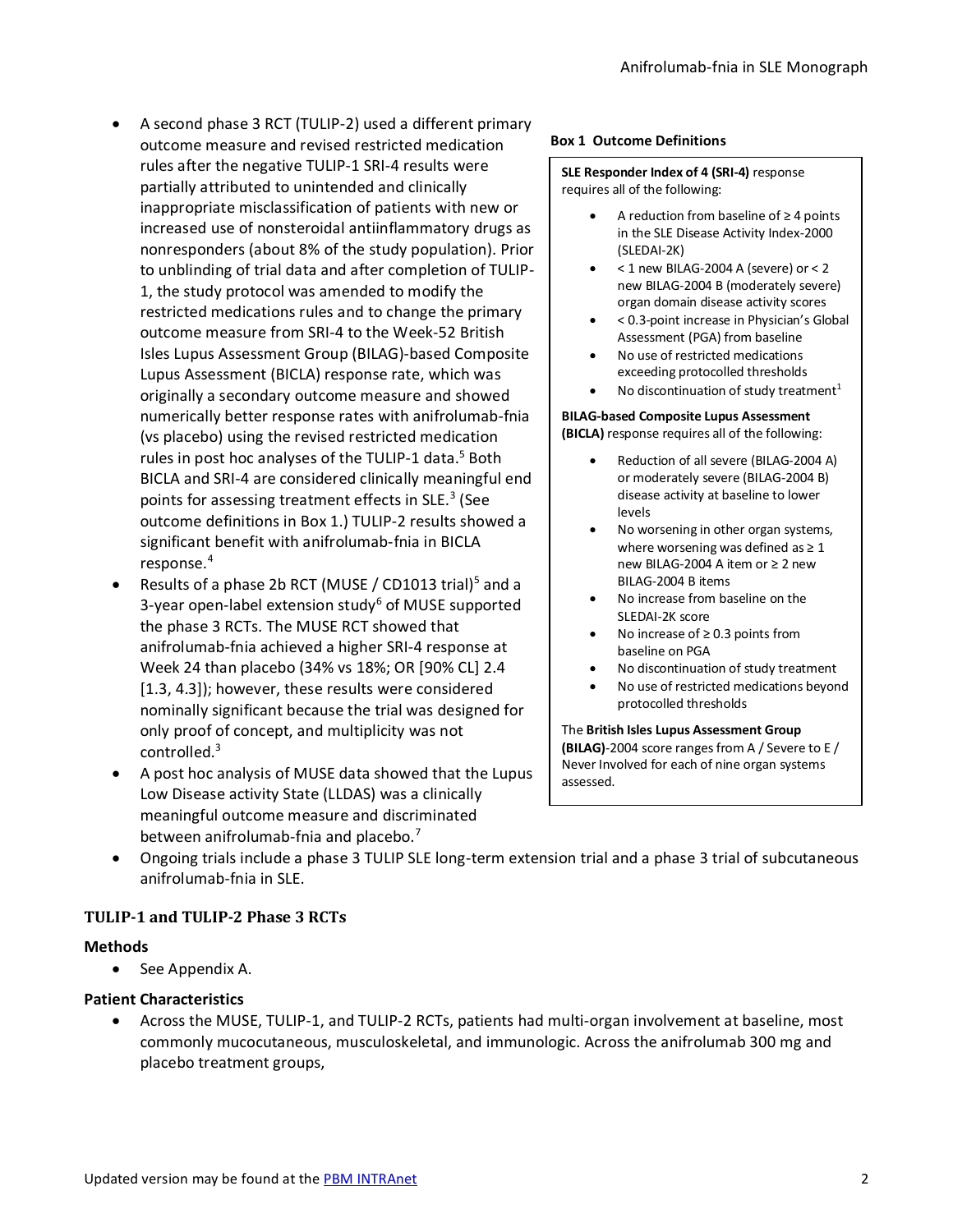- o 95% to 100% of patients had active skin disease (CLASI activity score > 0) with 22.0% to 32.2% of patients having moderate to severe skin disease.
- o 93% to 98% of patients had active joint disease, with median swollen joint counts of 5.0 to 7.0 and median tender joint counts of 7.0 to 11.0.
- o 74.5% to 83.3% of patients were classified as type I IFN gene signature test high.
- The baseline demographic and clinical characteristics of patients in the phase 3 RCTs are shown in [Table](#page-2-0)  [1.](#page-2-0)

| <b>Characteristic</b>                         | <b>TULIP-1</b> | <b>TULIP-2</b> |
|-----------------------------------------------|----------------|----------------|
| N                                             | 457            | 362            |
| Age, mean (y)                                 | 41             | 42             |
| Male $(\%)$                                   | 8              | 7              |
| Race: White / Black / Asian (%)               | 71/15/6        | 60/11/17       |
| Country: US or Canada (%)                     | 41             | 36             |
| Time from initial SLE diagnosis, median (mos) | 85             | 86             |
| Physicians Global Assessment score, mean      | 1.8            | 1.7            |
| High type IFN gene signature (%)              | 82             | 83             |
| Baseline treatment for SLE                    |                |                |
| Glucocorticoid (%)                            | 83             | 80             |
| Antimalarial (%)                              | 75             | 70             |
| Immunosuppressant+ (%)                        | 48             | 48             |

#### <span id="page-2-0"></span>**Table 1 Patient Characteristics at Baseline**

† Immunosuppressants included azathioprine, methotrexate, and mycophenolate in TULIP-1 and TULIP-2. TULIP-2 also included mizoribine.

#### **Results**

<span id="page-2-1"></span>• Efficacy data are summarized in [Table 2](#page-2-1) an[d Table 3.](#page-3-0)

#### **Table 2 Efficacy results from phase 3 clinical trials**

| <b>Outcome</b>                                                                   | Time<br>(Wk) | <b>TULIP</b><br><b>Trial</b> | <b>ANI-fnia</b><br>300 | <b>PBO</b>       | <b>Relative Risk</b><br>(95% CL) | <b>NNT</b><br>(95% CL) |
|----------------------------------------------------------------------------------|--------------|------------------------------|------------------------|------------------|----------------------------------|------------------------|
| <b>Primary Outcome Measure</b>                                                   |              |                              |                        |                  |                                  |                        |
| SRI-4 <sup>+</sup> , $n/N$ (%)                                                   | 52           | $\mathbf{1}$                 | 65/180<br>(36)         | 74/184<br>(40)   | 0.9(0.7, 1.2)                    | 25 (NSD)               |
| BICLA Response, n/N (%)                                                          | 52           | $\overline{2}$               | 86/180<br>(47.8)       | 57/182<br>(31.5) | 2.5(1.2, 2.0)                    | 7(4, 16)               |
| Selected Key Secondary Outcome Measures                                          |              |                              |                        |                  |                                  |                        |
| Sustained GC reduction to target<br>dose‡ (exploratory <sup>§</sup> ), $n/N$ (%) | 40 to 52     | $\mathbf{1}$                 | 42/103<br>(40.8)       | 33/102<br>(32.4) | 1.3(0.9, 1.8)                    |                        |
| Sustained GC reduction to target<br>dose, $\frac{1}{2}$ n/N (%)                  | 40 to 52     | $\mathcal{P}$                | 45/87<br>(51.5)        | 25/83<br>(30.2)  | 1.7(1.2, 2.5)                    | 5(3, 14)               |
| <b>Other Secondary Outcome Measures</b>                                          |              |                              |                        |                  |                                  |                        |
| BICLA response (exploratory <sup>9</sup> )                                       | 52           | $\mathbf{1}$                 | 67/180<br>(37.2)       | 49/184<br>(26.6) | 1.4(1.0, 1.9)                    | 10(5, 93)              |
| SRI-4, n/N (%)                                                                   | 52           | $\overline{2}$               | 100/180<br>(55.5)      | 68/182<br>(37.3) | 1.5(1.2, 1.9)                    | 6(4, 13)               |

Sources: Morand (2020[\),](#page-1-2)<sup>4</sup> AMCP Dossi[er](#page-0-2)<sup>2</sup>; FDA Multi-discipline Revie[w](#page-0-1)<sup>3</sup>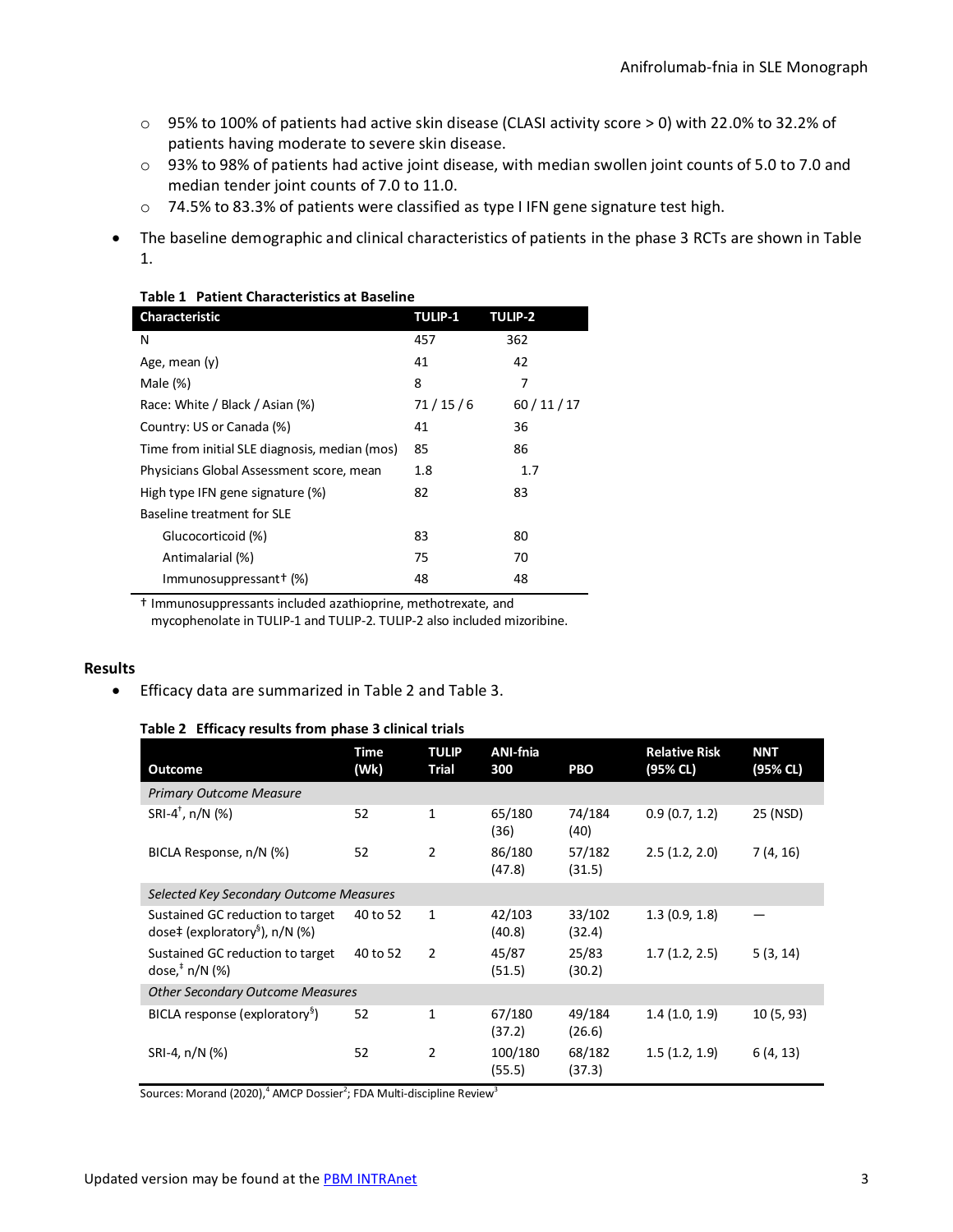**BICLA**, British Isles Lupus Assessment Group (BILAG)-based Composite Lupus Assessment; **CFB**, Change from baseline; **GC**, Glucocorticoid; **Q**, GRADE quality of evidence; **SRI-4**, SLE Response Index of ≥ 4

- † Prespecified analysis results. After amendment of the protocol to reclassify patients who had new or increased NSAID use from nonresponders to responders, the post hoc SRI-4 analysis with amended rules for restricted medications showed anifrolumab-fnia 84/180 (47%) vs placebo 79/184 (43%) with nonsignificant nominal p-value.
- ‡ Target dose was ≤ 7.5 mg daily of prednisone or equivalent
- <span id="page-3-0"></span>§ All secondary outcomes in TULIP-1 were exploratory and inconclusive with nominal p-values because the primary endpoint was not met.

#### **Table 3 Anticipated absolute effects based on pooled phase 3 RCT results (TULIP-1 and TULIP-2)**

| Outcome                                             | ANI-fnia 300   | <b>PBO</b>     | <b>Relative Risk</b><br>(95% CL) | <b>Absolute Risk Difference</b><br>per 1,000 patients (95% CL) | $\mathbf{o}$ |
|-----------------------------------------------------|----------------|----------------|----------------------------------|----------------------------------------------------------------|--------------|
| BICLA Response, n/N (%)                             | 153/360 (42.5) | 106/366 (29.0) | 1.5(1.2, 1.8)                    | 145 (58, 232) more                                             | н            |
| Sustained GC reduction to target<br>dose, $n/N$ (%) | 87/190 (45.8)  | 58/185 (31.4)  | 1.5(1.1, 1.9)                    | 157 (31, 282) more                                             | Mα           |
| SRI-4, n/N (%)                                      | 165/360 (45.8) | 142/366 (38.8) | 1.2(1.0, 1.4)                    | 78 more (0 fewer to 155<br>more)                               | $M^{\alpha}$ |

α Downgraded for inconsistency between trials.

<span id="page-3-1"></span>• Other secondary efficacy results are briefly summarized in [Table 4.](#page-3-1) All secondary outcomes in TULIP-1 were exploratory and inconclusive with nominal p-values because the primary endpoint was not met.

#### **Table 4 Summary of secondary outcome results for anifrolumab-fnia vs placebo**

| <b>Outcome</b>                        | <b>TULIP-1</b>       | <b>TULIP-2</b>          |
|---------------------------------------|----------------------|-------------------------|
| SRI-4 response                        |                      |                         |
| At Wk 24                              | Numerically similart |                         |
| Subgroup with high IFN gene signature | Numerically worse    |                         |
| Subgroup with low IFN gene signature  |                      |                         |
| <b>BICLA</b> response                 |                      |                         |
| Subgroup with high IFN gene signature |                      | Significantly better    |
| Subgroup with low IFN gene signature  |                      | Nonsignificantly better |
| CFB in PGA at Wk 52                   | Numerically better   |                         |
| CLASI-50 response at Wk 12            | Numerically better   | Significantly better    |
| STJ-50 at Wk 52                       | Numerically better   | Nonsignificantly better |
| Annualized flare rate through Wk 52   | Numerically better   | Nonsignificantly better |

† Treatment difference was ≤ 1.0 percentage points.

**BICLA**, BILAG-based Composite Lupus Assessment; **CFB**, Change from baseline; **CLASI-50**, At least 50% reduction in the cutaneous lupus erythematosus disease area and severity index; **PGA**, Physicians Global Assessment measured on a visual analogue scale (range from 0 / No Disease Activity to 3 / Severe Disease); **SRI-4**, SLE Response Index of ≥ 4; **STJ-50**, At least 50% reduction in the swollen and tender joint count

- <span id="page-3-2"></span>• Prevention of Flares: Post Hoc Analysis of Pooled Data from TULIP-1 and TULIP-2
	- o A flare was defined as either ≥ 1 new BILAR-2004 A or ≥ 2 new BILAG-2004 B domain scores relative to the prior visit.
	- $\circ$  Anifrolumab-fnia 300 mg was superior to placebo in reducing annualized flare rates through Week 52 (0.51 [95% CL 0.41, 0.62] vs 0.67 [0.55, 0.82]; rate ratio 0.75 [95% CL 0.60, 0.96]).<sup>8</sup> However, there was inconsistency in this outcome measure between TULIP-1 (rate ratio 0.83 [0.61, 1.15]; nonsignificant nominal p-value) and TULIP-2 (0.67 [0.48, 0.94]; nominal p-value 0.020).
	- o Anifrolumab-fnia was also better than placebo in
		- total number of flares (132 vs 198, respectively);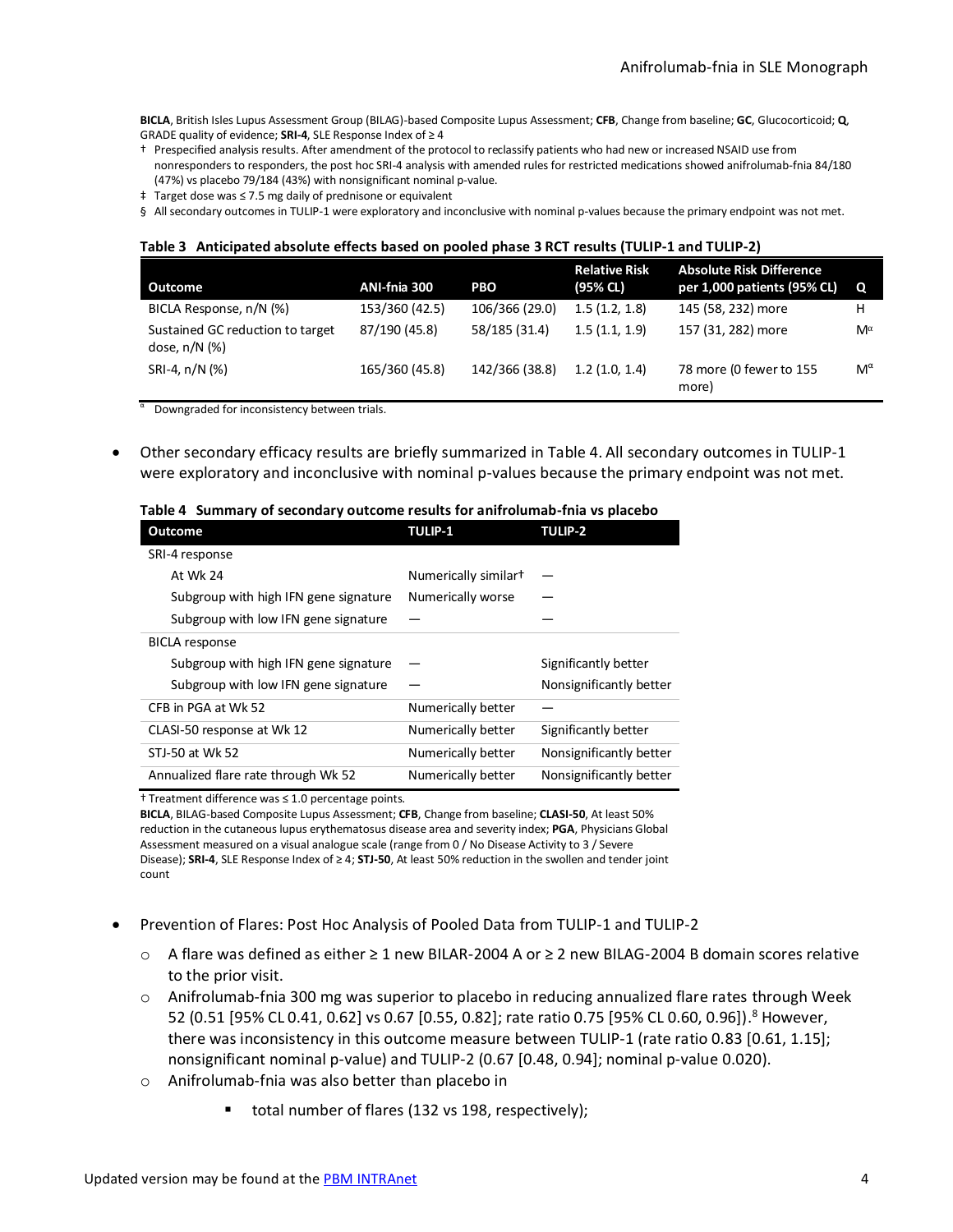- median time to first flare (140 days, range 24–376 vs 119 days, range 21–370 days, respectively; hazard ratio 0.70 [95% CL 0.55, 0.89]; and
- percentage of flare-free patients (66.5% vs 57.1%, respectively).<sup>[8](#page-3-2)</sup>
- Subgroup Analyses by Biologic Experience
	- $\circ$  In a post hoc pooled analysis of TULIP-1 and TULIP-2 data reported only as a conference presentation, anifrolumab-fnia was shown to be efficacious regardless of whether patients were biologic experienced or biologic-naive.<sup>9</sup> The most common prior biologics used that are available in the US were belimumab ( $n = 70$ ) and rituximab ( $n = 14$ ). Other common biologics were epratuzumab  $(n = 49)$  and tabalumab  $(n = 18)$ .
- The FDA did not perform pooled analyses of efficacy data. $3$
- Gaps in outcome measures
	- o Remission
	- o Survival / Mortality
	- o Hospitalization or readmission
	- o Health-related Quality of Life
	- o Functional ability / Disability
	- o Patient Satisfaction

# **Network Meta-analyses (Indirect Comparative Efficacy)**

- No network meta-analyses involving anifrolumab were found.
- A meta-analysis of 9 RCTs evaluating type I IFN inhibitor monoclonal antibodies in the treatment of adults with SLE did not indirectly compare anifrolumab with other IFN inhibitors (not available in the US).
	- $\circ$  In the analysis of the phase 2 and phase 3 trials of anifrolumab (MUSE, TULIP-1, and TULIP-2), anifrolumab was superior to placebo in achieving SRI-4 (235/459 [51.2%] vs 173/468 [37.0%]; OR [95% CL] 1.91 [1.11, 3.28] and in achieving BICLA response (222/459 [48.4%] vs 137/467 [29.3%]; OR 2.25 [1.72, 2.95]).<sup>10</sup>

# **Safety Considerations**

- **Boxed Warnings**: None.
- **Contraindications**: History of anaphylaxis to anifrolumab-fnia.
- **Other Warnings / Precautions**:
	- o Serious infections including disseminated herpes zoster.
	- o Hypersensitivity reactions including anaphylaxis and infusion-related reactions. Consider premedication before infusions for patients with a history of these reactions.
	- o Malignancy: Immunosuppressants increase the risk of malignancies. Risk of developing malignancy on anifrolumab-fnia is unknown.
	- $\circ$  Immunization: Update immunizations prior to initiating therapy. Avoid live or live attenuated vaccines during anifrolumab-fnia therapy.
	- o Not recommended for concomitant use with other biologic therapies.
- **Deaths and Serious Adverse Events** (anifrolumab-fnia vs placebo, respectively):
	- $\circ$  Fatal infections: 0.4% vs 0.2% to Week 52.<sup>3</sup> [B](#page-0-1)eyond 52 weeks, fatal infections occurred in 7 anifrolumab-fnia patients vs no placebo patients.<sup>[3](#page-0-1)</sup>
	- $\circ$  Serious infections: 4.8% vs 5.6% (corresponding to 5.4 vs 6.6 per 100 patient-years [PY][\).](#page-0-1)<sup>3</sup>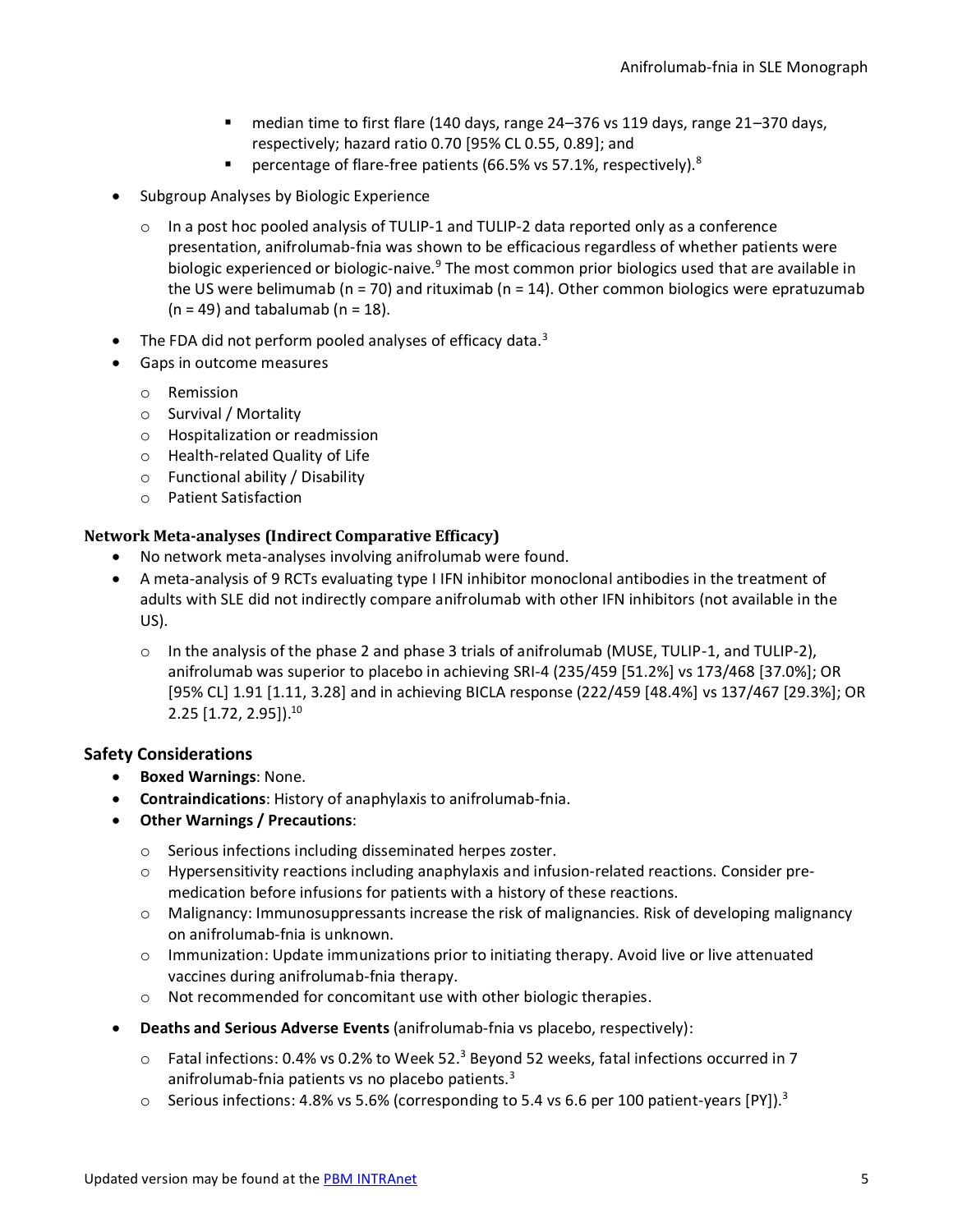- **Withdrawals Due to Adverse Events (WDAEs)**: In pooled data from MUSE, TULIP-1, and TULIP-2, WDAEs were similar between anifrolumab-fnia and placebo (19/459 [4.1%] vs 24/466 [5.2%], respectively), corresponding to 4.5 vs 6.0 per 100 PY.
- **Common Adverse Events (≥ 5%)**: Nasopharyngitis, upper respiratory tract infections, bronchitis, infusion related reactions, herpes zoster, and cough.
- **Adverse Events of Special Interest** 
	- o **Infections / Herpes zoster / Tuberculosis (TB)**. Infections that occurred more often on anifrolumabfnia than placebo included nasopharyngitis (16.3% vs 9.4%, respectively), upper respiratory infection (15.5% vs 9.7%), bronchitis (9.8% vs 4.3%), herpes zoster (6.1% vs 1.3%), influenza (2.6% vs 1.9%) and latent TB (0.9% vs 0.2%).<sup>[3](#page-0-1)</sup> The exposure-adjusted incidence rate risk difference for herpes zoster was 5.4 (95% CL 2.8, 8.4).<sup>11</sup>
		- There were no cases of active TB. (Study entry criteria required no evidence of active TB or latent TB and no untreated latent TB.)
		- Opportunistic infections developed in 2 patients on anifrolumab-fnia (mycobacterium avium complex and ophthalmic herpes simplex) and 3 placebo patients (oropharyngeal candidiasis, cryptococcal meningitis, and respiratory moniliasis).
		- **•** There was no mention of development or reactivation of viral hepatitis (e.g., hepatitis B or C) in the FDA review, trial publications, and prescribing information. However, patients positive for hepatitis B or C or HIV were excluded from the trials.
	- o **Anaphylaxis**. One patient developed anaphylaxis after Dose 2 of anifrolumab-fnia 150 mg IV[.](#page-0-1)<sup>3</sup>
	- o **Malignancy**. The risk of malignancy was similar between anifrolumab-fnia and placebo: 6 patients (1.[3](#page-0-1)%; 1.3 per 100 PY) vs 3 patients (0.6%; 0.7 per 100 PY), respectively.<sup>3</sup>
	- o **Non-SLE Vasculitis**[.](#page-0-1) No cases of non-SLE vasculitis were observed in patients.<sup>3</sup> (Focal arteritis had been noted in a nonclinical study.)
	- o **Major Acute Cardiovascular Events (MACE).** One anifrolumab-fnia patient vs 3 placebo patients[.](#page-0-1)<sup>3</sup>
- Safety signals suggested potential increased risk of the following adverse events<sup>[3](#page-0-1)</sup>:
	- o Herpes zoster when anifrolumab-fnia is used with immunosuppressive therapies.
	- o Pneumonia with concomitant use of glucocorticoids
	- o Fatal infections
	- o Nervous system disorders
	- o Chemistry abnormalities (e.g., increased serum glucose and gamma glutamyl transferase)

# **Drug-Drug Interactions**

- No formal drug interaction studies were conducted[.](#page-0-0) $1$
- The pharmacokinetics of anifrolumab-fnia were not affected by concomitant use of oral glucocorticoids, antimalarials, immunosuppressants (azathioprine, methotrexate, mycophenolate mofetil, mycophenolic acid, and mizoribine), NSAIDs, ACE inhibitors, and HMG-CoA reductase inhibitors[.](#page-0-0)<sup>1</sup>

# **Other Considerations**

- **Renal Impairment**: Anifrolumab-fnia is not cleared renally. SLE clinical trials did not include patients with severe renal impairment or end stage renal disease (< 30 mL/min/1.73 m<sup>2</sup>) and patients with urine protein-to-creatinine ratio (UPCR) > 2 mg/mg. Population pharmacokinetic analyses showed that increased UPCR did not significantly affect anifrolumab-fnia clearance.
- **Hepatic Impairment**: Anifrolumab-fnia clearance is not expected to be affected by changes in hepatic function.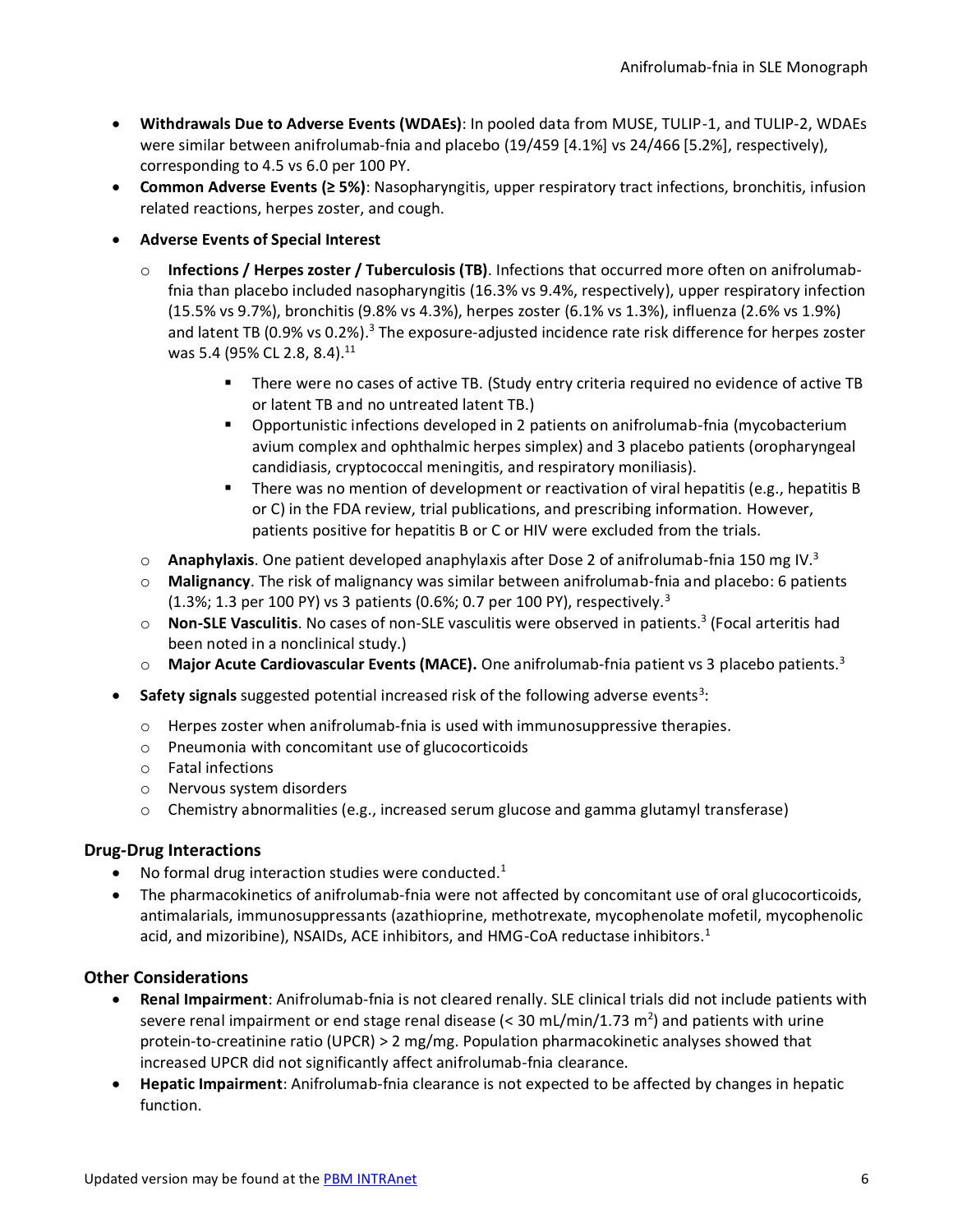• **Antidrug Antibodies**: Antidrug antibodies were detected in 25 anifrolumab-fnia patients vs 35 placebo patients. There was no apparent evidence of correlation with adverse events including hypersensitivity or anaphylaxis; however, data is insufficient to draw conclusions about the clinical impact of antidrug antibodies.

# **Other Therapeutic Options**

- Standard therapy for SLE consists of an antimalarial (e.g., hydroxychloroquine) and glucocorticoids with or without conventional synthetic immunomodulators or immunosuppressives such as azathioprine, methotrexate, or mycophenolate. An antimalarial, typically hydroxychloroquine, is indicated in all patients with SLE regardless of extent or degree of disease activity.
- In severe or life-threatening SLE (e.g., renal or central nervous system involvement), a short course (pulse) of high-dose glucocorticoids may be needed to induce clinical control and prevent tissue injury.

| <b>Standard Therapy for SLE</b>                   |                                   |                                               |  |  |
|---------------------------------------------------|-----------------------------------|-----------------------------------------------|--|--|
| <b>Glucocorticoids</b>                            | <b>Antimalarials</b>              | <b>Immunosuppressives</b>                     |  |  |
| Methylprednisolone<br>Prednisone<br><b>Others</b> | Chloroquine<br>Hydroxychloroquine | Azathioprine<br>Methotrexate<br>Mycophenolate |  |  |

- For maintenance therapy, discontinuation or tapering of glucocorticoids to the lowest possible dose  $\leq$  7.5 mg/d of prednisone or equivalent) should be a goal of therapy.<sup>[13](#page-6-0)</sup>
- Targeted immunomodulators can be added for patients with an inadequate response to standard therapy.
- NSAIDs may be used in combination with conventional immunosuppressants and targeted immunomodulators.
- <span id="page-6-1"></span>• Alternative non-glucocorticoid treatments for moderate to severe SLE are summarized i[n Table 5.](#page-6-1)

<span id="page-6-3"></span><span id="page-6-2"></span><span id="page-6-0"></span>

| Drug / Dose                                                                                                                                   | <b>Formulary</b> | FDA-approved<br><b>SLE-related</b><br><b>Indications</b>                                                                                                  | <b>Place in Therapy</b>                                                                                                      | <b>Safety</b><br><b>Considerations</b>                                                                                                                  | Other<br><b>Considerations</b>                                                                                                                                                        |
|-----------------------------------------------------------------------------------------------------------------------------------------------|------------------|-----------------------------------------------------------------------------------------------------------------------------------------------------------|------------------------------------------------------------------------------------------------------------------------------|---------------------------------------------------------------------------------------------------------------------------------------------------------|---------------------------------------------------------------------------------------------------------------------------------------------------------------------------------------|
| <b>Type 1 Interferon Receptor Antagonist</b>                                                                                                  |                  |                                                                                                                                                           |                                                                                                                              |                                                                                                                                                         |                                                                                                                                                                                       |
| Anifrolumab-fnia<br>(ANI)<br>300 mg IV every 4 wks<br>No dosage adjustment<br>recommendations for<br>renal or hepatic<br>impairment.          | <b>TBD</b>       | Moderate to<br>severe SLE;<br>added to<br>standard tx.<br><b>Not</b><br>recommended<br>in patients with<br>severe active<br>NPSLE or severe<br>active LN. | Uncertain.<br>May prevent flares;<br>is GC sparing.                                                                          | WP: Hypersensitivity<br>reactions, infections,<br>infusion reactions,<br>malignancy.                                                                    | Not indirectly<br>differentiable<br>from BEL in SRI-4<br>response.<br>Indirectly better<br>than BEL in GC<br>sparing effects.<br>Unlike BEL, ANI is<br>not approved for<br>active LN. |
| Antigen Processing Inhibitor <sup>12</sup>                                                                                                    |                  |                                                                                                                                                           |                                                                                                                              |                                                                                                                                                         |                                                                                                                                                                                       |
| Hydroxychloroquine<br>(HCQ)<br>$\leq$ 5 mg/kg TBW/d,<br>usually 300-400<br>mg/d.<br>Consider tapering to<br>200 mg/d for pts in<br>remission. | Yes (tab)        | Treatment of<br>chronic discoid<br>erythematosus<br>and SLE in<br>adults.                                                                                 | $1st$ -line tx.<br>Recommended for<br>all pts with SLE of<br>any degree and<br>type of disease<br>activity. <sup>13,14</sup> | Retinopathy. Routine<br>eye exams should be<br>done at baseline and<br>every 3 mos.<br>May be used during<br>pregnancy.<br>WP: QT<br>prolongation, TdP, | Multiple benefits<br>and well<br>tolerated.<br>May reduce<br>flares.<br>thrombotic<br>events, organ<br>damage, and                                                                    |

#### **Table 5 Non-glucocorticoid Immunomodulatory Treatments for Nonrenal SLE**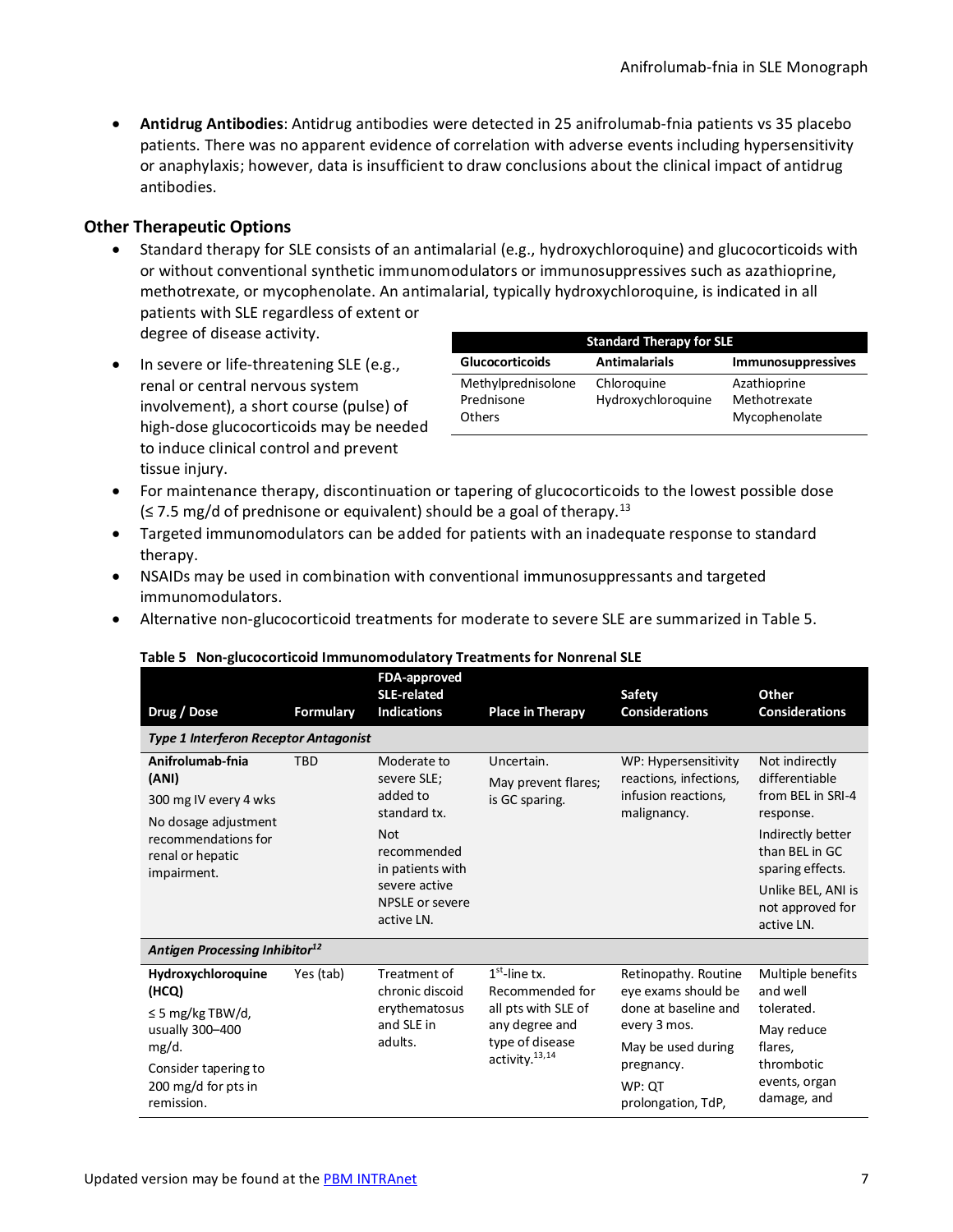<span id="page-7-2"></span><span id="page-7-1"></span><span id="page-7-0"></span>

|                                                                                                                                                           |                                                 | <b>FDA-approved</b>                      |                                                                                                                                                                                                         |                                                                                                                                                                                                                                                                                                                                                                                                          |                                                                                                                                                        |
|-----------------------------------------------------------------------------------------------------------------------------------------------------------|-------------------------------------------------|------------------------------------------|---------------------------------------------------------------------------------------------------------------------------------------------------------------------------------------------------------|----------------------------------------------------------------------------------------------------------------------------------------------------------------------------------------------------------------------------------------------------------------------------------------------------------------------------------------------------------------------------------------------------------|--------------------------------------------------------------------------------------------------------------------------------------------------------|
| Drug / Dose                                                                                                                                               | <b>Formulary</b>                                | <b>SLE-related</b><br><b>Indications</b> | <b>Place in Therapy</b>                                                                                                                                                                                 | <b>Safety</b><br><b>Considerations</b>                                                                                                                                                                                                                                                                                                                                                                   | Other<br><b>Considerations</b>                                                                                                                         |
| Adjust dosage in CKD<br>and hepatic<br>impairment.                                                                                                        |                                                 |                                          |                                                                                                                                                                                                         | cardiomyopathy,<br>severe<br>hypoglycemia, CNS<br>effects including<br>seizures, cytopenias.<br>Use caution in pts<br>with G6PD<br>deficiency.                                                                                                                                                                                                                                                           | mortality. <sup>13,14</sup><br>Efficacy<br>established with<br>dose of 6.5<br>mg/kg/d. Efficacy<br>of the<br>recommended<br>lower dose is<br>unproven. |
| <b>Purine Synthesis Inhibitor</b>                                                                                                                         |                                                 |                                          |                                                                                                                                                                                                         |                                                                                                                                                                                                                                                                                                                                                                                                          |                                                                                                                                                        |
| <b>Azathioprine (AZP)</b><br>2-3 mg/kg/d in $2-3$<br>divided doses.<br>Consider tapering to<br>< 2 mg/d for pts in<br>remission.<br>Adjust dosage in CKD. | Yes (inj,<br>tab)                               | Off label                                | Consider as add-on<br>tx in pts with mild<br>SLE refractory to<br>HCQ $\pm$ GC, 1 <sup>st</sup> -line<br>tx of moderate<br>SLE. <sup>13,15</sup><br>Prevents flares, is<br>GC sparing. <sup>13,15</sup> | Compatible with<br>pregnancy at doses<br>$\leq$ 2 mg/kg/d. <sup>16</sup><br>WP: GI toxicity;<br>myelotoxicity,<br>hepatotoxicity,<br>infections,<br>malignancy.<br>Consider testing for<br><b>TPMT or NUDT15</b><br>deficiency<br>(myelotoxicity).                                                                                                                                                       | Recommended<br>for maintenance<br>tx of LN.                                                                                                            |
| Dihydrofolate Reductase Inhibitor                                                                                                                         |                                                 |                                          |                                                                                                                                                                                                         |                                                                                                                                                                                                                                                                                                                                                                                                          |                                                                                                                                                        |
| Methotrexate (MTX)<br>10-25 mg/wk in 1-2<br>doses.<br>Adjust dosage in CKD.                                                                               | Yes (inj,<br>tab)<br>Oral soln is<br>NonF.      | Off label                                | Consider as add-on<br>tx in pts with mild<br>SLE refractory to<br>HCQ $\pm$ GC or 1 <sup>st</sup> -line<br>tx of moderate<br>SLE. 13,15<br>Prevents flares, is<br>GC sparing. <sup>13,15</sup>          | <b>BW: Multiple issues</b><br>including secondary<br>malignancy,<br>infections,<br>myelotoxicity,<br>pneumonitis,<br>hepatotoxicity, GI<br>toxicity.<br>CI: Pregnancy, 16<br>alcohol use disorder,<br>alcoholic liver<br>disease or other<br>chronic liver disease,<br>immunodeficiency<br>syndromes,<br>preexisting blood<br>dyscrasias.<br>WP: Include DDIs<br>with NSAIDs, PPIs,<br>vaccines, folate. | Has stronger<br>evidence than<br>AZP.15                                                                                                                |
| Inosine Monophosphate Dehydrogenase Inhibitor                                                                                                             |                                                 |                                          |                                                                                                                                                                                                         |                                                                                                                                                                                                                                                                                                                                                                                                          |                                                                                                                                                        |
| Mycophenolate<br>Mofetil (MMF)<br>Severe SLE or initial tx<br>in LN: 3 g/d in 2<br>divided doses.<br>Mild-moderate SLE or                                 | Yes (cap,<br>inj, tab)<br>Oral susp is<br>NonF. | Off label                                | Consider for 1 <sup>st</sup> -line<br>tx of moderate or<br>severe SLE or as<br>add-on tx for<br>refractory<br>moderate SLE. <sup>13</sup><br>Prevents flares, is                                        | Teratogenic<br>BW: Infections,<br>lymphoma and skin<br>malignancy<br>CI: Pregnancy. <sup>16</sup> Pts<br>allergic to                                                                                                                                                                                                                                                                                     | Also used for<br>refractory SLE<br>skin disease and<br>maintenance tx<br>of hematologic<br>SLE.<br>Recommended                                         |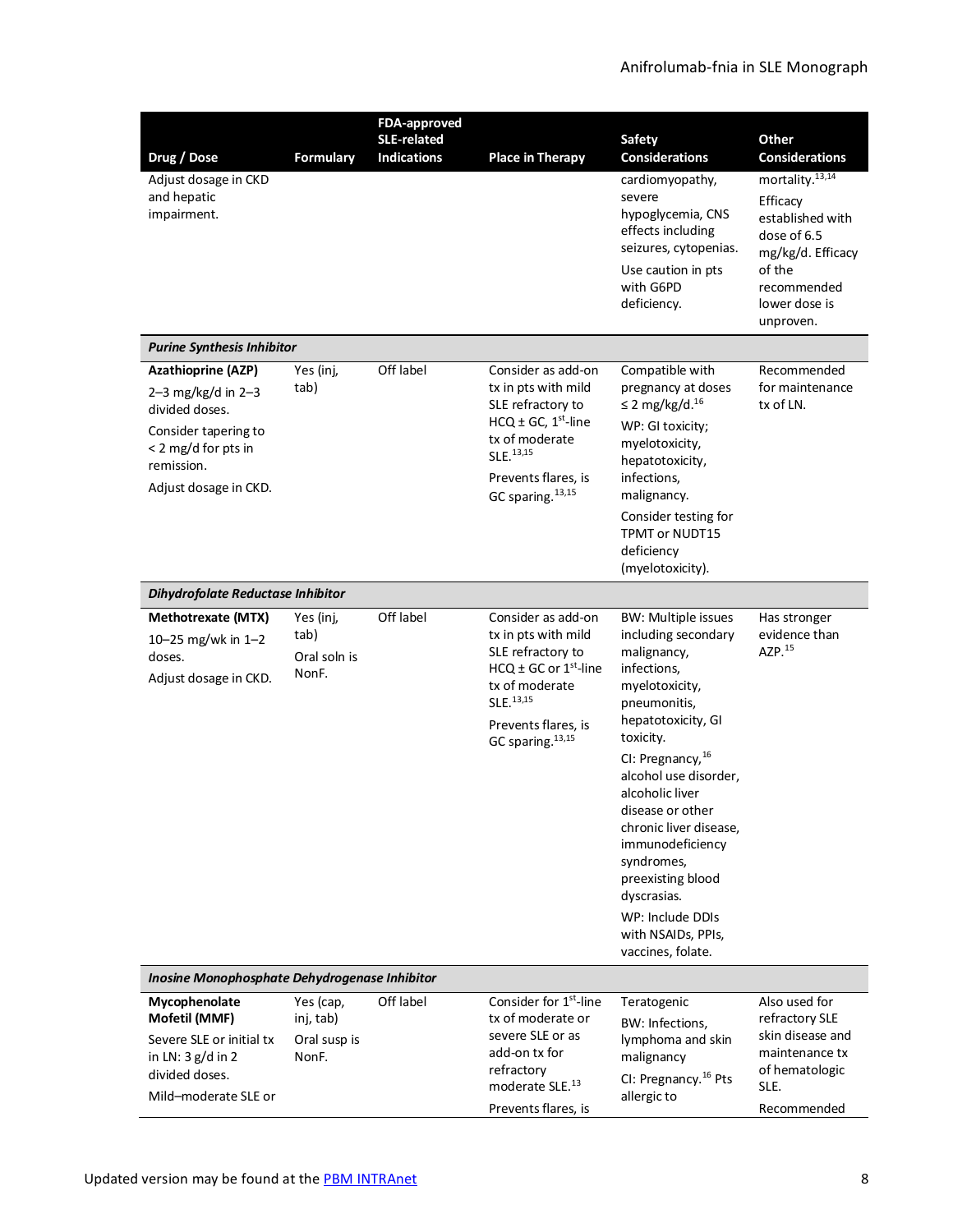<span id="page-8-2"></span><span id="page-8-1"></span><span id="page-8-0"></span>

| Drug / Dose<br>continuation tx in LN:                                                                                                                                                                                                                         | <b>Formulary</b>                                                 | FDA-approved<br><b>SLE-related</b><br><b>Indications</b>                                                                                                                                                         | <b>Place in Therapy</b><br>GC sparing. <sup>13,15</sup>                                                                                                                                                                                                                | <b>Safety</b><br><b>Considerations</b><br>polysorbate 80                                                                                                                                                                                                                                                                                                              | Other<br><b>Considerations</b><br>as initial and                                                                                                                                                                                                                                                                                                                                             |
|---------------------------------------------------------------------------------------------------------------------------------------------------------------------------------------------------------------------------------------------------------------|------------------------------------------------------------------|------------------------------------------------------------------------------------------------------------------------------------------------------------------------------------------------------------------|------------------------------------------------------------------------------------------------------------------------------------------------------------------------------------------------------------------------------------------------------------------------|-----------------------------------------------------------------------------------------------------------------------------------------------------------------------------------------------------------------------------------------------------------------------------------------------------------------------------------------------------------------------|----------------------------------------------------------------------------------------------------------------------------------------------------------------------------------------------------------------------------------------------------------------------------------------------------------------------------------------------------------------------------------------------|
| $1-2$ g/d in 2 divided<br>doses.<br>Adjust dosage in CKD.                                                                                                                                                                                                     |                                                                  |                                                                                                                                                                                                                  |                                                                                                                                                                                                                                                                        | (Tween).<br>WP: Viral<br>reactivation /<br>infections,                                                                                                                                                                                                                                                                                                                | maintenance tx<br>for LN.                                                                                                                                                                                                                                                                                                                                                                    |
| Mycophenolate<br>Sodium (MPS)<br>For LN: Initiate tx with<br>720 mg twice daily for<br>~6 mos, then maintain<br>response with 360 mg<br>twice daily. <sup>17</sup><br>Adjust dosage in CKD.<br>Doses not equivalent<br>to MMF doses.                          | Yes (tab,<br>EC)                                                 | Off label                                                                                                                                                                                                        | Consider for pts<br>intolerant to<br>MMF. <sup>15</sup>                                                                                                                                                                                                                | neutropenia, PRCA.<br>BW: Same as for<br>MMF.<br>CI: Pregnancy. <sup>16</sup><br>WP: Same as for<br>MMF.                                                                                                                                                                                                                                                              | EC MPS was<br>better than AZP<br>in achieving<br>remission and<br>reducing flares. <sup>18</sup>                                                                                                                                                                                                                                                                                             |
| <b>Regulatory T-cell Inhibitor (low doses)</b>                                                                                                                                                                                                                |                                                                  |                                                                                                                                                                                                                  |                                                                                                                                                                                                                                                                        |                                                                                                                                                                                                                                                                                                                                                                       |                                                                                                                                                                                                                                                                                                                                                                                              |
| Cyclophosphamide<br>(CYC)<br>Severe SLE: 0.75-1<br>$g/m^2$ BSA IV once<br>monthly for 6 mos<br>(NIH regimen).<br>Initial tx in LN: 500 mg<br>IV at Wks 0, 2, 4, 6, 8<br>and 10 (Euro-Lupus<br>regimen).<br>Adjust dosage in CKD<br>and hepatic<br>impairment. | Yes (cap,<br>inj)<br>Tab is<br>NonF.                             | Off label                                                                                                                                                                                                        | Consider as $1st$ -line<br>tx for severe SLE<br>including NPSLE,<br>severe SLE<br>refractory to ISTs,<br>or as rescue<br>therapy for non-<br>severe disease<br>refractory to<br>standard ISTs. <sup>13,15</sup><br>Prevents flares, is<br>GC sparing. <sup>13,15</sup> | CI: Pregnancy <sup>16</sup><br>WP: Myelotoxicity,<br>cardiotoxicity,<br>hepatotoxicity,<br>hyponatremia,<br>infections,<br>pulmonary toxicity,<br>secondary<br>malignancies,<br>urinary / renal<br>toxicity<br>(hemorrhagic<br>cystitis).<br>Gonadotoxic.                                                                                                             | Recommended in<br>low doses for<br>initial and<br>maintenance tx<br>of LN.<br>May be<br>considered for<br>pts at high risk<br>for renal failure.                                                                                                                                                                                                                                             |
| <b>B-lymphocyte Stimulator Inhibitor</b>                                                                                                                                                                                                                      |                                                                  |                                                                                                                                                                                                                  |                                                                                                                                                                                                                                                                        |                                                                                                                                                                                                                                                                                                                                                                       |                                                                                                                                                                                                                                                                                                                                                                                              |
| <b>Belimumab (BEL)</b><br>IV: 10 mg/kg on Wks<br>0, 2, 4, then q4wks.<br>SC: 200 mg once<br>weekly.<br>No dosage adjustment<br>in CKD.                                                                                                                        | No (lyphl<br>inj and soln<br>inj)<br>No CFU;<br>2012 NDM<br>PIT. | Treatment of<br>adults with<br>active,<br>autoantibody-<br>positive SLE<br>who are<br>receiving<br>standard<br>therapy.<br>Treatment of<br>adults with<br>active LN who<br>are receiving<br>standard<br>therapy. | Consider as add-on<br>tx for extrarenal<br>moderate or severe<br>SLE inadequately<br>responding to HCQ<br>+ GC + standard<br>IST. <sup>13,15</sup><br>Prevents flares, 15<br>reduces cumulative<br>GC dosage. <sup>19</sup>                                            | WP: Hypersensitivity<br>/ infusion reactions,<br>serious and fatal<br>infections,<br>malignancy, PML,<br>psychiatric events<br>(including<br>depression and<br>suicide ideation and<br>behavior).<br>Pregnancy: Use<br>selectively with<br>caution, weighing<br>risk-benefits.<br>Some dosage forms<br>contain polysorbate<br>80, which may cause<br>hypersensitivity | NNT (95% CL) for<br>SRI-4 response at<br>Wk 52: 8 (5, 17)<br>with SC inj <sup>20</sup> ; 8 (5,<br>17) and 11 (6, 60)<br>with $IV.21,22$<br><b>Black patients</b><br>had lower<br>response rates.<br>Unlike ANI-fnia,<br>(1) BEL did not<br>significantly<br>improve the<br>percentage of pts<br>able to taper GC<br>to $\leq 7.5$<br>$mg/d^{20,21,22}$ ; and<br>$(2)$ BEL is<br>approved for |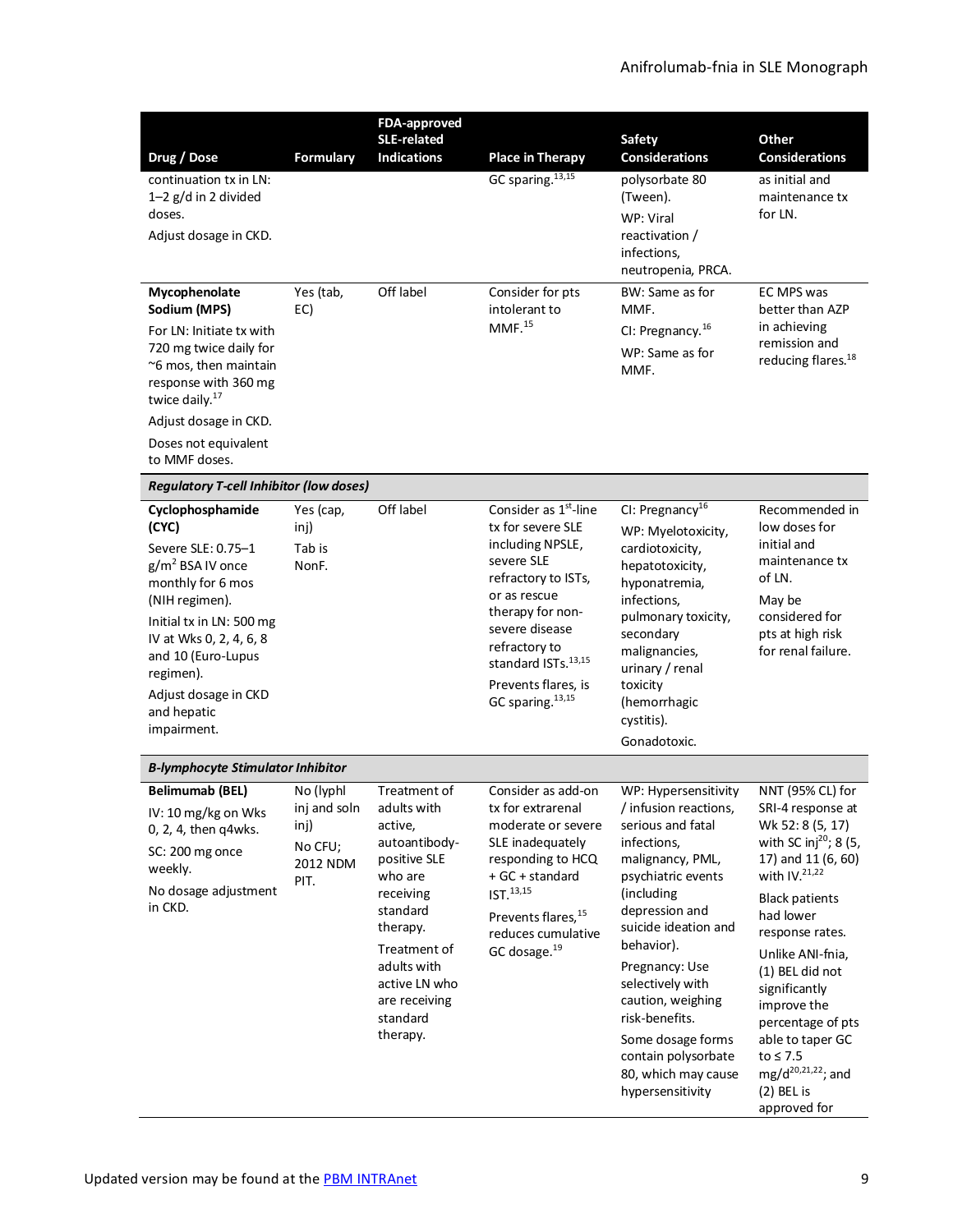| Drug / Dose                                                                                                                                                                               | <b>Formulary</b>                                                             | FDA-approved<br><b>SLE-related</b><br><b>Indications</b><br>Not<br>recommended<br>in severe active<br>CNS SLE or in<br>combination<br>with other<br>biologics. | <b>Place in Therapy</b>                                                                                                                                                                                                                                                                                 | <b>Safety</b><br><b>Considerations</b><br>reactions.                                                                                                                                                                                                                       | Other<br><b>Considerations</b><br>active LN.                                       |
|-------------------------------------------------------------------------------------------------------------------------------------------------------------------------------------------|------------------------------------------------------------------------------|----------------------------------------------------------------------------------------------------------------------------------------------------------------|---------------------------------------------------------------------------------------------------------------------------------------------------------------------------------------------------------------------------------------------------------------------------------------------------------|----------------------------------------------------------------------------------------------------------------------------------------------------------------------------------------------------------------------------------------------------------------------------|------------------------------------------------------------------------------------|
| <b>Calcineurin Inhibitors</b>                                                                                                                                                             |                                                                              |                                                                                                                                                                |                                                                                                                                                                                                                                                                                                         |                                                                                                                                                                                                                                                                            |                                                                                    |
| <b>Cyclosporine (CSA)</b><br>1-3 mg/kg/d or 100-<br>400 mg/d in 2 divided<br>doses.<br>Avoid in CKD.                                                                                      | Yes (cap,<br>oral soln)                                                      | Off label                                                                                                                                                      | Consider as 1 <sup>st</sup> -line<br>tx for moderate SLE<br>or as add-on to<br>HCQ + GC + BEL for<br>refractory<br>moderate SLE <sup>13</sup> ; for<br>moderate or severe<br>SLE. <sup>15</sup><br>GC sparing. <sup>15</sup><br>May also be used<br>for cytopenias and<br>to prevent<br>flares. $13,15$ | CI: Renal<br>impairment,<br>uncontrolled HTN,<br>malignancies, co-use<br>with MTX or other IS<br>txs.<br>WP: See TAC.<br>Pregnancy: Weigh<br>risk-benefits. <sup>16</sup>                                                                                                  | May be<br>considered for<br>LN.13<br>2 open-label<br>RCT <sub>S</sub> .            |
| <b>Tacrolimus (TAC)</b><br>0.05-0.1 mg/kg/d or<br>2-4 mg/d in 2 divided<br>doses. Titrate to<br>target blood<br>concentration 12 h<br>post-dose of 4-6<br>ng/mL.<br>Adjust dosage in CKD. | Yes (cap,<br>inj)<br>SA Cap and<br>oral<br>granules<br>for susp<br>are NonF. | Off label                                                                                                                                                      | Consider as 1 <sup>st</sup> -line<br>tx for moderate SLE<br>or as add-on to<br>HCQ + GC + BEL for<br>refractory<br>moderate SLE <sup>13</sup> ; for<br>moderate or severe<br>SLE. <sup>15</sup><br>GC sparing. <sup>15</sup>                                                                            | WP include QT<br>prolongation, TdP,<br>HTN, hyperkalemia,<br>infections,<br>malignancy,<br>nephrotoxicity,<br>neurotoxicity.<br>Pregnancy: Selective<br>use allowable. <sup>16</sup>                                                                                       | May be<br>considered for<br>LN. <sup>13</sup><br>No RCTs for<br>nonrenal SLE.      |
| <b>B-Lymphocyte CD20 Inhibitor</b>                                                                                                                                                        |                                                                              |                                                                                                                                                                |                                                                                                                                                                                                                                                                                                         |                                                                                                                                                                                                                                                                            |                                                                                    |
| RiTUXimab (RTX) /<br><b>Biosimilar</b><br>1 g IV on Days 1 and<br>15 (1 cycle); repeat<br>cycle every 6 mos or<br>on demand.<br>No dosage adjustment<br>in CKD.                           | Yes<br>(rituximab-<br>pvvr inj)                                              | Off-label                                                                                                                                                      | Can be considered<br>for severe renal or<br>extrarenal (mainly<br>hematologic or<br>neuropsychiatric)<br>SLE refractory to<br>generally $\geq 2$<br>standard ISTs<br>and/or BEL. <sup>13</sup><br>Can be considered<br>for refractory<br>moderate SLE. <sup>15</sup>                                    | WP include bowel<br>obstruction /<br>perforation, CV<br>effects, cytopenias,<br>HBV reactivation,<br>infections, infusion-<br>related reactions,<br>mucocutaneous<br>reactions.<br>Pregnancy: Use<br>selectively with<br>caution, weighing<br>risk-benefits. <sup>16</sup> | Role is uncertain.<br>RCTs have shown<br>no significant<br>benefits. <sup>13</sup> |

Sources: FDA Multi-discipline Revie[w,](#page-0-1)<sup>3</sup> UpToDate<sup>[14](#page-6-3),[16](#page-7-1)</sup>

Severe SLE refers to organ-threatening disease activity.

**BW**, Boxed Warning; **CI**, Contraindications; **CV**, Cardiovascular; **EC**, Enteric coated; **GC**, Glucocorticoid; **HBV**, Hepatitis B virus; **IST**, Immunosuppressive therapy (e.g., azathioprine, hydroxychloroquine, methotrexate, mycophenolate); **LN**, Lupus nephritis; **Lyphl**, Lyophilized; **NDM**, National drug monograph; **NPSLE**, Neuropsychiatric systemic lupus erythematosus; **NUDT15**, Nudix hydrolase 15; **PIT**, Place in therapy; **PRCA**, Pure red cell aplasia; **SA**, Sustained action (extended release); **Soln**, Solution; **Susp**, Suspension; **TdP**, Torsades de pointes; **TPMT**, Thiopurine S-methyltransferase; **WP**, Warnings and Precautions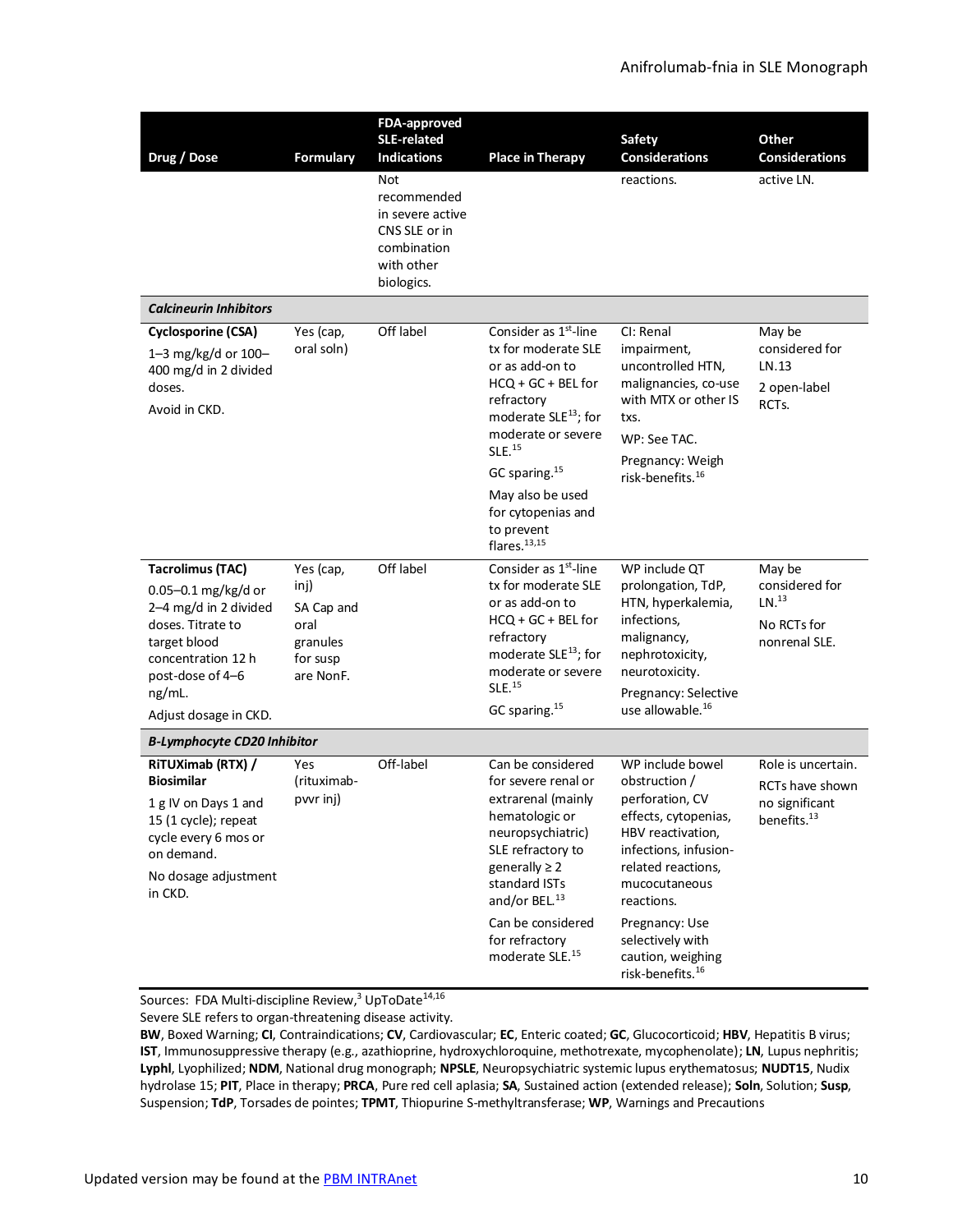# **Projected Place in Therapy**

- **Epidemiology and Prevalence of SLE**. SLE is a chronic, potentially fatal, multisystem, immune-mediated disorder with multifactorial causes that develops in patients mainly aged 16 to 55 years. The prevalence of SLE is 20 to 150 cases per 100,000 in the US and is higher in women than men, and in Asians, African Americans, African Caribbeans, and Hispanic Americans than White people.<sup>23</sup> Incidence rates have been estimated to range from 1 to 25 per 100,000 in North American, South America, Europe, and Asia.<sup>[23](#page-10-0)</sup>
- <span id="page-10-0"></span>• **Place in Therapy Based on Medical Society Guidelines**. No recent society guidelines on the management of SLE include anifrolumab-fnia.
- **Potential Place in Therapy Based on the Evidence**. Anifrolumab-fnia added on to standard therapy was superior to standard therapy in improving composite clinical end points in patients with moderate to severe, seropositive SLE. Standard therapy was comprised of one or any combination of oral glucocorticoid, antimalarial, and/or conventional synthetic immunosuppressant (azathioprine, mycophenolate, or methotrexate). There was high certainty evidence that anifrolumab-fnia added to standard therapy produced a small but clinically meaningful improvement in BICLA response over standard therapy (plus placebo). In addition, there was moderate certainty evidence that anifrolumabfnia has a glucocorticoid sparing effect. In post hoc analyses of pooled data from the phase 3 RCTs, anifrolumab-fnia also reduced flares vs placebo. Anifrolumab-fnia monotherapy was not evaluated. The comparative efficacy and safety of adjunctive anifrolumab-fnia relative to other biologics in the treatment of SLE is uncertain because there have been no active-controlled trials. The efficacy and safety of anifrolumab-fnia in patients on concomitant cyclophosphamide or other biologics (e.g., rituximab or belimumab) or patients with severe lupus nephritis or central nervous system disease were not evaluated and use of anifrolumab-fnia in these situations is not recommended. There is no reported information about concomitant use of calcineurin inhibitors (e.g., tacrolimus, cyclosporine). There is insufficient evidence of the relative safety and efficacy of anifrolumab-fnia in males, patients ≥ 65 years of age, and non-White patients. The FDA reviewer stated that a high suspicion of TB and planned monitoring for active and latent TB should be considered, particularly in SLE patients from endemic countries and with high cumulative exposure to glucocorticoids. $3$
- **Potential Place in Therapy in VHA**. Adjunctive anifrolumab-fnia therapy may be useful for improving global, skin, and joint symptoms, glucocorticoid-sparing effects, and reducing flares in patients with active, moderate to severe SLE despite standard therapy, excluding patients who have severe lupus nephritis or central nervous system disease. Patients treated with anifrolumab-fnia should not take cyclophosphamide or targeted biologic or synthetic immunomodulators concomitantly. Relative to belimumab, anifrolumab-fnia has less clinical experience, is less preferable in patients with active lupus nephritis, and lacks the convenience of at-home subcutaneous administration, but may be more preferable for tapering glucocorticoids to ≤ 7.5 mg/d prednisone equivalent. Before starting anifrolumab-fnia therapy, update vaccinations; avoid live vaccines during therapy. Although the prescribing information does not recommend pretreatment screening for hepatitis B and C, HIV, or TB, anifrolumab-fnia has not been studied in patients who tested positive for these infections. Patients should be under the care of a VA or VA Community Care rheumatologist or locally designated SLE expert.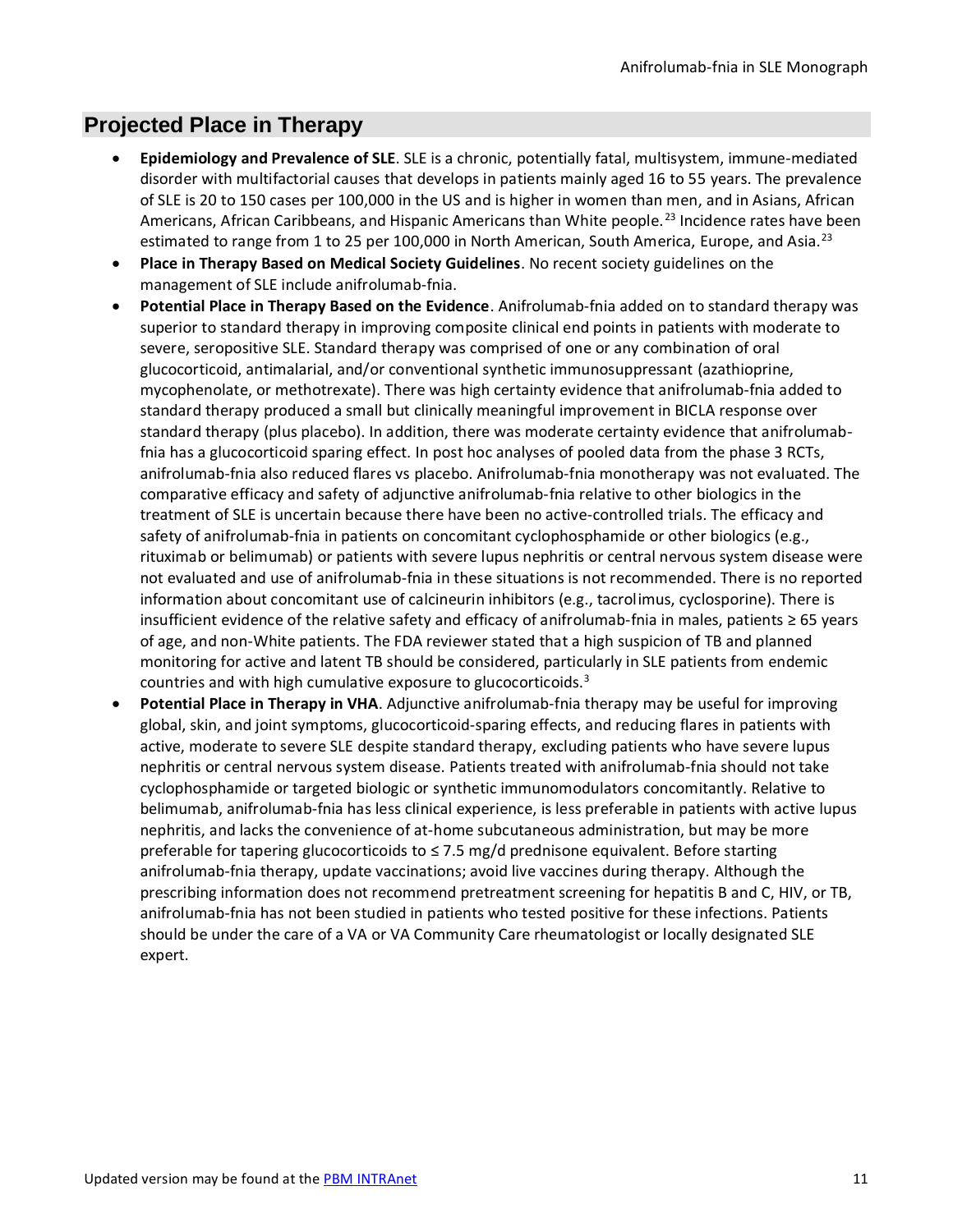# **References**

- 1 SAPHNELO (anifrolumab-fnia) injection for intravenous use [prescribing information online]. Wilmington, DE: AstraZeneca AB Södertälje, Sweden. July 2021. Available at: Saphnelo full Prescribing Information [\(den8dhaj6zs0e.cloudfront.net\).](https://den8dhaj6zs0e.cloudfront.net/50fd68b9-106b-4550-b5d0-12b045f8b184/44b6985c-8268-46b1-ba3e-2bb43bfd4d4c/44b6985c-8268-46b1-ba3e-2bb43bfd4d4c_viewable_rendition__v.pdf) Accessed 14 Sep 2021.
- 2 Academy of Managed Care Pharmacy (AMCP) dossier for SAPHNELO. AstraZeneca, Wilmington, DE, August 2021.
- 3 Center for Drug Evaluation and Research (CDER). Multi-discipline review of anifrolumab-fnia (SAPHNELO). Food and Drug Administration (FDA). March 2021.
- 4 Morand EF, Furie R, Tanaka Y, Bruce IN, Askanase AD, Richez C, Bae SC, Brohawn PZ, Pineda L, Berglind A, Tummala R; TULIP-2 Trial Investigators. Trial of Anifrolumab in Active Systemic Lupus Erythematosus. N Engl J Med. 2020 Jan 16;382(3):211-221.
- 5 Furie R, Khamashta M, Merrill JT, et al; CD1013 Study Investigators. Anifrolumab, an Anti-Interferon-α Receptor Monoclonal Antibody, in Moderate-to-Severe Systemic Lupus Erythematosus. Arthritis Rheumatol. 2017 Feb;69(2):376- 386.
- 6 Chatham WW, Furie R, Saxena A, Brohawn P, Schwetje E, Abreu G, Tummala R. Long-Term Safety and Efficacy of Anifrolumab in Adults With Systemic Lupus Erythematosus: Results of a Phase II Open-Label Extension Study. Arthritis Rheumatol. 2021 May;73(5):816-825. doi: 10.1002/art.41598. Epub 2021 Mar 24. Erratum in: Arthritis Rheumatol. 2021 Aug;73(8):1570.
- 7 Morand EF, Trasieva T, Berglind A, Illei GG, Tummala R. Lupus Low Disease Activity State (LLDAS) attainment discriminates responders in a systemic lupus erythematosus trial: *post-hoc* analysis of the Phase IIb MUSE trial of anifrolumab. Ann Rheum Dis. 2018 May;77(5):706-713.
- 8 Furie R, Morand EF, Askanase AD, Vital EM, Merrill JT, Kalyani RN, Abreu G, Pineda L, Tummala R. Anifrolumab reduces flare rates in patients with moderate to severe systemic lupus erythematosus. Lupus. 2021 Jul;30(8):1254-1263. doi: 10.1177/09612033211014267. Epub 2021 May 12.
- 9 Furie R, Morand E, Kalunian K, et al. Efficacy of anifrolumab in patients with SLE previously treated with biologics: post hoc analysis of data from 2 phase 3 trials. Presented at: ACR Convergence 2021; November 3-10, 2021. Abstract 1740
- <sup>10</sup> Koh JWH, Ng CH, Tay SH. Biologics targeting type I interferons in SLE: A meta-analysis and systematic review of randomised controlled trials. Lupus. 2020 Dec;29(14):1845-1853.
- <sup>11</sup> Tummala R, Abreu G, Pineda L, Michaels MA, Kalyani RN, Furie RA, Morand EF. Safety profile of anifrolumab in patients with active SLE: an integrated analysis of phase II and III trials. Lupus Sci Med. 2021 Feb;8(1):e000464. doi: 10.1136/lupus-2020-000464.
- <sup>12</sup> Fox RI. Mechanism of action of hydroxychloroquine as an antirheumatic drug. Semin Arthritis Rheum. 1993 Oct;23(2 Suppl 1):82-91. doi: 10.1016/s0049-0172(10)80012-5.
- <sup>13</sup> Fanouriakis A, Kostopoulou M, Alunno A*, et al.* 2019 update of the EULAR recommendations for the management of systemic lupus erythematosus *Annals of the Rheumatic Diseases* 2019;**78:**736-745.
- <sup>14</sup> Wallace DJ. Overview of the management and prognosis of systemic lupus erythematosus in adults. In: UpToDate, Psetsky DS, Schur PH, Ramirez Curtis M (Eds), UpToDate; 2021. (Accessed 15 Sep 2021.)
- <sup>15</sup> Gordon C, Amissah-Arthur M-B, Gayed M, et al., for the British Society for Rheumatology Standards, Audit and Guidelines Working Group, The British Society for Rheumatology guideline for the management of systemic lupus erythematosus in adults, *Rheumatology*, Volume 57, Issue 1, January 2018, Pages e1–e45, <https://doi.org/10.1093/rheumatology/kex286>
- <sup>16</sup> Bermas BL, Smith NA. Pregnancy in women with systemic lupus erythematosus. In: UpToDate, Pisetsky DS, Lockwood CJ, Ramirez Curtis M (Eds), UpToDate; 2021. (Accessed 15 Sep 2021.)
- <sup>17</sup> Mycophenolate. Lexi-Drugs. Lexicomp Online. Lexicomp; 2021. (Accessed 15 Sep 2021.) [https://online.lexi.com](https://online.lexi.com/) .
- <sup>18</sup> Ordi-Ros J, Sáez-Comet L, Pérez-Conesa M , *et al.* Enteric-coated mycophenolate sodium versus azathioprine in patients with active systemic lupus erythematosus: a randomised clinical trial. Ann Rheum Dis2017;**76**:1575– 82[.doi:10.1136/annrheumdis-2016-210882](http://dx.doi.org/10.1136/annrheumdis-2016-210882)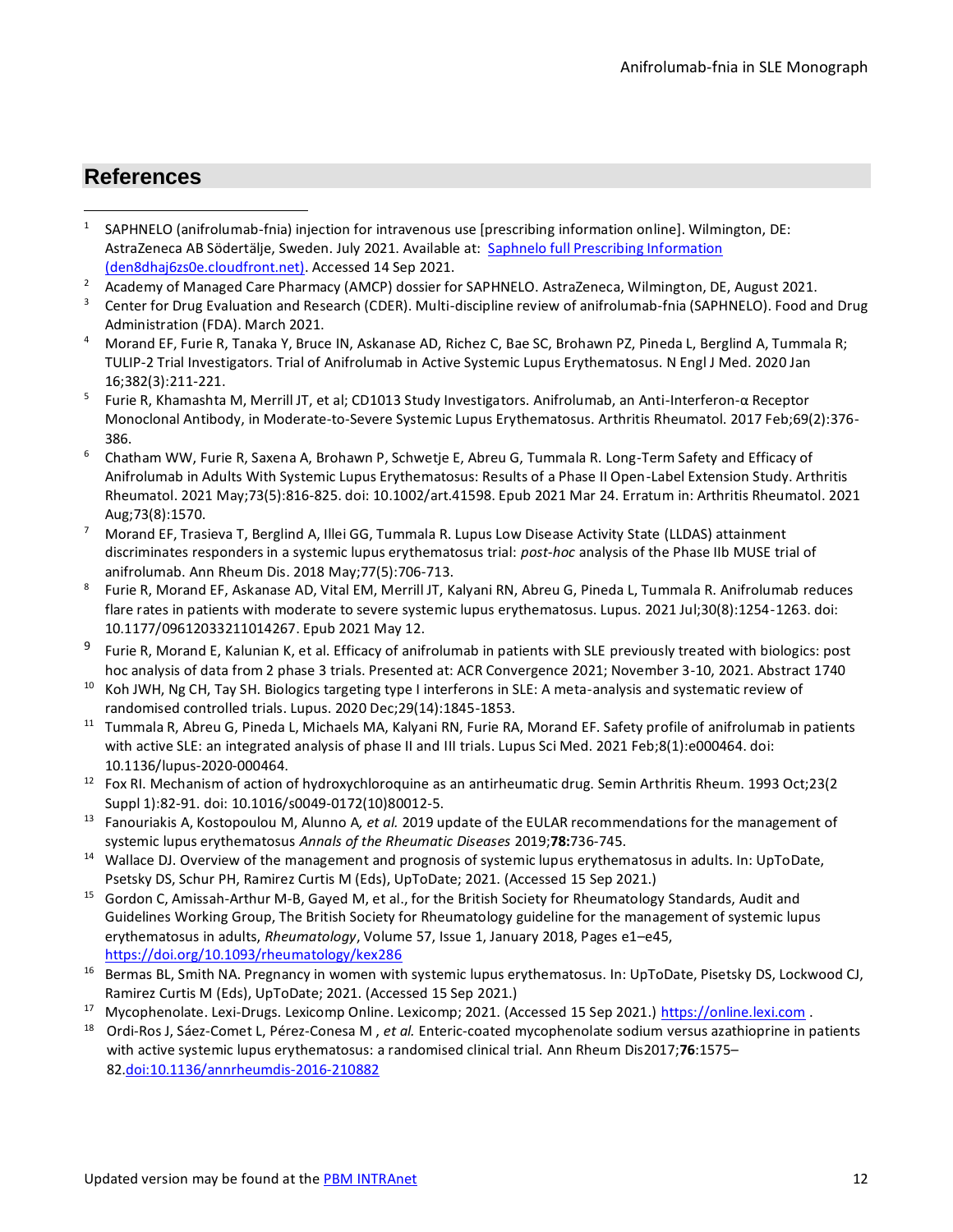- <sup>19</sup> van Vollenhoven RF, Petri M, Wallace DJ, Roth DA, Molta CT, Hammer AE, Tang Y, Thompson A. Cumulative Corticosteroid Dose Over Fifty-Two Weeks in Patients With Systemic Lupus Erythematosus: Pooled Analyses From the Phase III Belimumab Trials. Arthritis Rheumatol. 2016 Sep;68(9):2184-92.
- <sup>20</sup> Stohl W, Schwarting A, Okada M, et al. Efficacy and Safety of Subcutaneous Belimumab in Systemic Lupus Erythematosus: A Fifty-Two-Week Randomized, Double-Blind, Placebo-Controlled Study. Arthritis Rheumatol. 2017 May;69(5):1016-1027.
- <sup>21</sup> Furie R, Petri M, Zamani O, Cervera R, Wallace DJ, Tegzová D, Sanchez-Guerrero J, Schwarting A, Merrill JT, Chatham WW, Stohl W, Ginzler EM, Hough DR, Zhong ZJ, Freimuth W, van Vollenhoven RF; BLISS-76 Study Group. A phase III, randomized, placebo-controlled study of belimumab, a monoclonal antibody that inhibits B lymphocyte stimulator, in patients with systemic lupus erythematosus. Arthritis Rheum. 2011 Dec;63(12):3918-30.
- <sup>22</sup> Navarra SV, Guzmán RM, Gallacher AE, Hall S, Levy RA, Jimenez RE, Li EK, Thomas M, Kim HY, León MG, Tanasescu C, Nasonov E, Lan JL, Pineda L, Zhong ZJ, Freimuth W, Petri MA; BLISS-52 Study Group. Efficacy and safety of belimumab in patients with active systemic lupus erythematosus: a randomised, placebo-controlled, phase 3 trial. Lancet. 2011 Feb 26;377(9767):721-31.
- <sup>23</sup> Schur PH, Hahn BH. Epidemiology and pathogenesis of systemic lupus erythematosus. In: UpToDate, Psetsky DS, Ramirez Curtis M (Eds), UpToDate; 2021. (Accessed 22 Sep 2021.)

Prepared January 2022. Contact person: Francine Goodman, National PBM Clinical Pharmacy Program Manager, Formulary Management, VA Pharmacy Benefits Management Services (10P4P)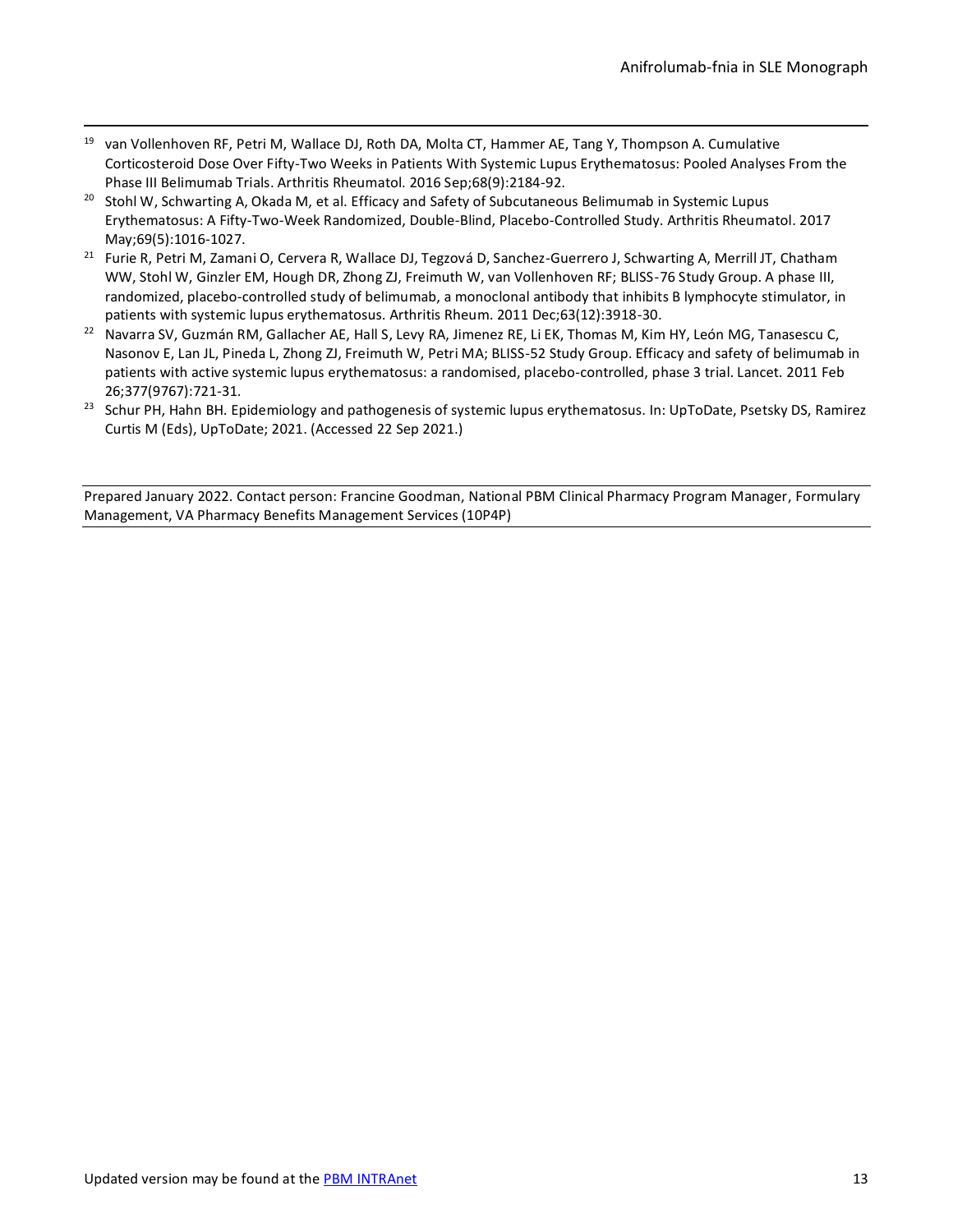# <span id="page-13-0"></span>**Appendix A. TULIP-1 and TULIP-2 Trial Methods**

| Method               |                                                                                                                                                                                                                                                                                                                                                                                                                                                                                                                                                                                                                                                                                                                                                                                                                                                                                                                       |                                                                                                                                                                                                                                                                                                                                                                                                                                                                                                                                                                                                                                                                                                                                                                                                                                                                                                                                                                                                                                                                                                                                                                                                                                                                                                                                                                                                                                                                                                                                                                                                                                              |
|----------------------|-----------------------------------------------------------------------------------------------------------------------------------------------------------------------------------------------------------------------------------------------------------------------------------------------------------------------------------------------------------------------------------------------------------------------------------------------------------------------------------------------------------------------------------------------------------------------------------------------------------------------------------------------------------------------------------------------------------------------------------------------------------------------------------------------------------------------------------------------------------------------------------------------------------------------|----------------------------------------------------------------------------------------------------------------------------------------------------------------------------------------------------------------------------------------------------------------------------------------------------------------------------------------------------------------------------------------------------------------------------------------------------------------------------------------------------------------------------------------------------------------------------------------------------------------------------------------------------------------------------------------------------------------------------------------------------------------------------------------------------------------------------------------------------------------------------------------------------------------------------------------------------------------------------------------------------------------------------------------------------------------------------------------------------------------------------------------------------------------------------------------------------------------------------------------------------------------------------------------------------------------------------------------------------------------------------------------------------------------------------------------------------------------------------------------------------------------------------------------------------------------------------------------------------------------------------------------------|
| Category             | <b>TULIP-1</b>                                                                                                                                                                                                                                                                                                                                                                                                                                                                                                                                                                                                                                                                                                                                                                                                                                                                                                        | <b>TULIP-2</b>                                                                                                                                                                                                                                                                                                                                                                                                                                                                                                                                                                                                                                                                                                                                                                                                                                                                                                                                                                                                                                                                                                                                                                                                                                                                                                                                                                                                                                                                                                                                                                                                                               |
| <b>Study Design</b>  | 52-week, multinational, multicenter, double-blind,<br>placebo-controlled RCT. Randomization was stratified by<br>SLE Disease Activity Index 2000 (SLEDAI-2K, < 10 points vs<br>$\geq$ 10 points); oral glucocorticoid dose (< 10 mg/d vs $\geq$ 10<br>mg/d prednisone or equivalent), and type 1 IFN test results<br>(high vs low).<br>At Week 52, patients could either enroll in the long-term<br>extension study (anifrolumab-fnia 300 mg every 4 weeks)<br>or continue in the current study for another 8 weeks to<br>complete a 12-week safety follow-up after the last dose of<br>investigational treatment at Week 48.                                                                                                                                                                                                                                                                                         | Same as TULIP-1.                                                                                                                                                                                                                                                                                                                                                                                                                                                                                                                                                                                                                                                                                                                                                                                                                                                                                                                                                                                                                                                                                                                                                                                                                                                                                                                                                                                                                                                                                                                                                                                                                             |
| <b>Key Inclusion</b> | Adults 18–70 years old who met the American College of                                                                                                                                                                                                                                                                                                                                                                                                                                                                                                                                                                                                                                                                                                                                                                                                                                                                | Adults 18-70 years old who met the American College of                                                                                                                                                                                                                                                                                                                                                                                                                                                                                                                                                                                                                                                                                                                                                                                                                                                                                                                                                                                                                                                                                                                                                                                                                                                                                                                                                                                                                                                                                                                                                                                       |
| <b>Criteria</b>      | Rheumatology classification criteria for SLE with diagnosis<br>for $\geq$ 24 weeks.<br>Moderate to severe SLE as measured by a score of $\geq 6$ on<br>the SLEDAI-2K (score range 0–105) and a score $\geq 4$ on the<br>clinical SLEDAI-2K.<br>Either severe disease activity in $\geq 1$ organ or moderate<br>activity in $\geq 2$ organs as measured by scores of $\geq 1$ A item<br>or $\geq$ 2 B items, respectively, on the BILAG 2004 index.<br>Score of $\geq 1$ on the Physician Global Assessment (PGA)<br>visual analogue scale (score range: 0 / No Disease Activity<br>to 3 / Severe Disease).<br>Seropositive for antinuclear antibodies, anti-double-<br>stranded DNA (anti-dsDNA), or anti-Smith antibodies<br>Stable treatment with at least one of either prednisone or<br>equivalent, an antimalarial, azathioprine, mizoribine,<br>mycophenolate mofetil or mycophenolic acid, or<br>methotrexate. | Rheumatology classification criteria for SLE.<br>Moderate to severe SLE as measured by a score of $\geq 6$ on<br>the SLEDAI-2K (score range 0–105) and a score $\geq 4$ on the<br>clinical SLEDAI-2K.<br>Either severe disease activity in $\geq 1$ organ or moderate<br>activity in $\geq 2$ organs as measured by scores of $\geq 1$ A item<br>or $\geq$ 2 B items, respectively, on the BILAG 2004 index.<br>Score of $\geq 1$ on the Physician Global Assessment (PGA)<br>visual analogue scale (score range: 0 / No Disease Activity<br>to 3 / Severe Disease).<br>Seropositive for antinuclear antibodies, anti-double-<br>stranded DNA (anti-dsDNA), or anti-Smith antibodies<br>Treatment with at least one of the following: an oral<br>glucocorticoid for ≥ 2 weeks at a stable dose (prednisone<br>$\leq$ 40 mg/d or equivalent), an antimalarial agent for $\geq$ 12<br>weeks and $\geq 8$ weeks at a stable dose (e.g., chloroquine,<br>hydroxychloroquine, or quinacrine), or slow-acting<br>immunosuppressant for $\geq 12$ weeks and $\geq 8$ weeks at a<br>stable dose (azathioprine ≤ 200 mg/d, mizoribine ≤ 150<br>mg/d, mycophenolate mofetil ≤ 2 g/d, mycophenolic acid<br>$\leq$ 1.44 g/d, or oral, subcutaneous, or intramuscular<br>methotrexate $\leq$ 25 mg/week). If the patient was not taking<br>an oral glucocorticoid, at least 1 antimalarial or slow-acting<br>immunosuppressant was required.<br>Pap smear within the past 2 years showing no malignancy<br>or adenocarcinoma in situ.<br>No active tuberculosis (TB) or untreated latent TB. TB<br>testing had to be done within the prior 3 months. (For |
|                      |                                                                                                                                                                                                                                                                                                                                                                                                                                                                                                                                                                                                                                                                                                                                                                                                                                                                                                                       | patients with negative TB test at baseline and no                                                                                                                                                                                                                                                                                                                                                                                                                                                                                                                                                                                                                                                                                                                                                                                                                                                                                                                                                                                                                                                                                                                                                                                                                                                                                                                                                                                                                                                                                                                                                                                            |
|                      |                                                                                                                                                                                                                                                                                                                                                                                                                                                                                                                                                                                                                                                                                                                                                                                                                                                                                                                       | symptoms of active TB, TB tests were repeated at Week<br>52.)                                                                                                                                                                                                                                                                                                                                                                                                                                                                                                                                                                                                                                                                                                                                                                                                                                                                                                                                                                                                                                                                                                                                                                                                                                                                                                                                                                                                                                                                                                                                                                                |
| Selected             | Active severe or unstable neuropsychiatric SLE                                                                                                                                                                                                                                                                                                                                                                                                                                                                                                                                                                                                                                                                                                                                                                                                                                                                        | Active severe lupus nephritis (LN)                                                                                                                                                                                                                                                                                                                                                                                                                                                                                                                                                                                                                                                                                                                                                                                                                                                                                                                                                                                                                                                                                                                                                                                                                                                                                                                                                                                                                                                                                                                                                                                                           |
| <b>Exclusion</b>     | SLE-driven renal disease requiring intense treatment                                                                                                                                                                                                                                                                                                                                                                                                                                                                                                                                                                                                                                                                                                                                                                                                                                                                  | Neuropsychiatric SLE                                                                                                                                                                                                                                                                                                                                                                                                                                                                                                                                                                                                                                                                                                                                                                                                                                                                                                                                                                                                                                                                                                                                                                                                                                                                                                                                                                                                                                                                                                                                                                                                                         |
| Criteria             | Immunodeficiency (e.g., HIV, primary immunodeficiency)                                                                                                                                                                                                                                                                                                                                                                                                                                                                                                                                                                                                                                                                                                                                                                                                                                                                | Serum creatinine > 2.0 mg/dL                                                                                                                                                                                                                                                                                                                                                                                                                                                                                                                                                                                                                                                                                                                                                                                                                                                                                                                                                                                                                                                                                                                                                                                                                                                                                                                                                                                                                                                                                                                                                                                                                 |
|                      | History of cancer                                                                                                                                                                                                                                                                                                                                                                                                                                                                                                                                                                                                                                                                                                                                                                                                                                                                                                     | Urine protein / creatinine ratio (UPCR) > 2.0 mg/mg                                                                                                                                                                                                                                                                                                                                                                                                                                                                                                                                                                                                                                                                                                                                                                                                                                                                                                                                                                                                                                                                                                                                                                                                                                                                                                                                                                                                                                                                                                                                                                                          |
|                      | Clinically significant infection (e.g., HBV, HCV, severe<br>herpes, unresolved herpes zoster or CMV or EBV, or any<br>other infection that is chronic, requires hospitalization, or<br>IV anti-infectives)                                                                                                                                                                                                                                                                                                                                                                                                                                                                                                                                                                                                                                                                                                            | B cell-depleting therapy (e.g., epratuzumab, ocrelizumab,<br>rituximab) $\leq$ 52 weeks prior or if administered > 52 weeks<br>prior, absolute B cell less than the lower limit of normal or<br>the baseline value before B-cell depleting therapy.<br>Live or attenuated vaccine $\leq 8$ weeks prior.                                                                                                                                                                                                                                                                                                                                                                                                                                                                                                                                                                                                                                                                                                                                                                                                                                                                                                                                                                                                                                                                                                                                                                                                                                                                                                                                      |
|                      |                                                                                                                                                                                                                                                                                                                                                                                                                                                                                                                                                                                                                                                                                                                                                                                                                                                                                                                       | Bacillus Calmette-Guerin (BCG) vaccine ≤ 1 year prior.                                                                                                                                                                                                                                                                                                                                                                                                                                                                                                                                                                                                                                                                                                                                                                                                                                                                                                                                                                                                                                                                                                                                                                                                                                                                                                                                                                                                                                                                                                                                                                                       |
|                      |                                                                                                                                                                                                                                                                                                                                                                                                                                                                                                                                                                                                                                                                                                                                                                                                                                                                                                                       | History of a primary immunodeficiency or other condition                                                                                                                                                                                                                                                                                                                                                                                                                                                                                                                                                                                                                                                                                                                                                                                                                                                                                                                                                                                                                                                                                                                                                                                                                                                                                                                                                                                                                                                                                                                                                                                     |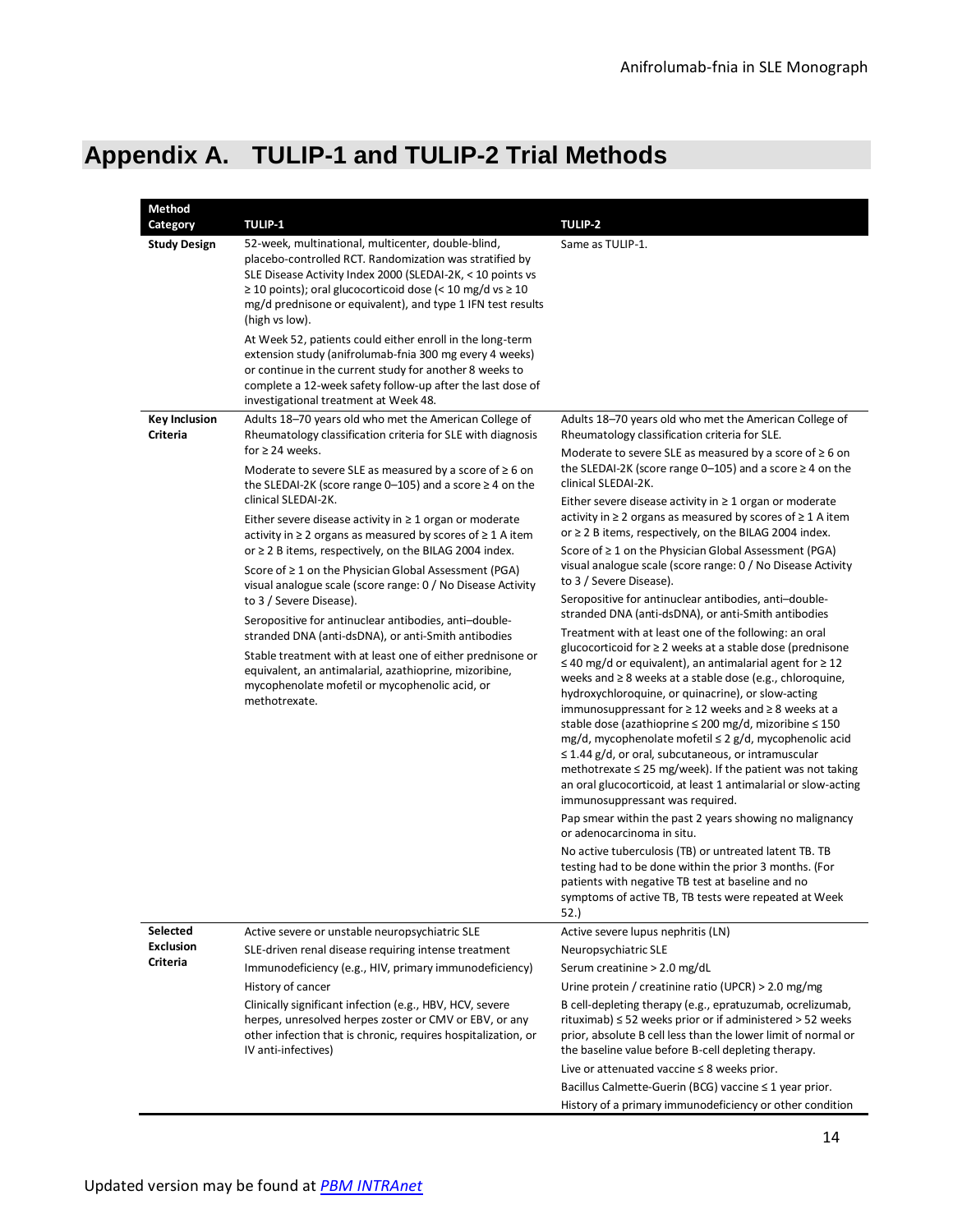| Method<br>Category                           | <b>TULIP-1</b>                                                                                                                                                                                                      | <b>TULIP-2</b>                                                                                                                                                                                                                                               |
|----------------------------------------------|---------------------------------------------------------------------------------------------------------------------------------------------------------------------------------------------------------------------|--------------------------------------------------------------------------------------------------------------------------------------------------------------------------------------------------------------------------------------------------------------|
|                                              |                                                                                                                                                                                                                     | that predisposes to infection (e.g., HIV or splenectomy).                                                                                                                                                                                                    |
|                                              |                                                                                                                                                                                                                     | Positive for hepatitis B surface antigen (HBSAg) or positive<br>for both hepatitis B core antibody (anti-HBc) and hepatitis<br>B virus (HBV) DNA (> 169 copies/mL). Patients positive for<br>anti-HBc at baseline were tested every 3 months for HBV<br>DNA. |
|                                              |                                                                                                                                                                                                                     | Positive for hepatitis C antibody                                                                                                                                                                                                                            |
|                                              |                                                                                                                                                                                                                     | Any history of severe herpes infection (ever) not limited to<br>disseminated herpes, herpes encephalitis, ophthalmic<br>herpes, or recurrent herpes zoster ( $\geq 2$ episodes within 2<br>years).                                                           |
|                                              |                                                                                                                                                                                                                     | Opportunistic infection $\leq$ 3 years prior                                                                                                                                                                                                                 |
|                                              |                                                                                                                                                                                                                     | Clinically significant chronic infection within 8 weeks prior<br>except for chronic nail infection were allowed.                                                                                                                                             |
|                                              |                                                                                                                                                                                                                     | Any infection requiring hospitalization or treatment with<br>IV anti-infectives including antivirals $\leq 2$ weeks prior                                                                                                                                    |
|                                              |                                                                                                                                                                                                                     | History of cancer excluding squamous or basal cell<br>carcinoma of the skin successfully treated with curative<br>therapy $\geq 3$ months prior and cervical cancer in situ<br>successfully treated with curative therapy $\geq 1$ year prior.               |
| <b>Interventions</b><br>(Added to            | Anifrolumab-fnia 300 mg IV every 4 weeks to Week 48 (13<br>doses)                                                                                                                                                   | Anifrolumab-fnia 300 mg IV every 4 weeks to Week 48 (13<br>doses)                                                                                                                                                                                            |
| standard                                     | Anifrolumab-fnia 150 mg IV every 4 weeks to Week 48 (13                                                                                                                                                             | Placebo                                                                                                                                                                                                                                                      |
| therapy)                                     | doses)                                                                                                                                                                                                              |                                                                                                                                                                                                                                                              |
|                                              | Placebo                                                                                                                                                                                                             |                                                                                                                                                                                                                                                              |
| Selected<br><b>Allowed Co-</b><br>therapies  | Premedication with an antihistamine and/or<br>acetaminophen was allowed for patients with documented<br>prior infusion-related reaction. GC premedication was not                                                   | Only one glucocorticoid dose burst and taper could be<br>administered for an increase in SLE disease activity or non-<br>SLE related disease from Week 0 to Week 12.                                                                                         |
|                                              | allowed.                                                                                                                                                                                                            | IM glucocorticoid (methylprednisolone $\leq 80$ mg/d or<br>equivalent) for increase in SLE disease activity from Week<br>0 to Week 12, instead of burst and taper oral<br>glucocorticoid.                                                                    |
|                                              |                                                                                                                                                                                                                     | Glucocorticoid tapering to $\leq$ 7.5 mg/d prednisone or<br>equivalent, starting at Week 8 and ending by Week 40,<br>must have been attempted in all patients with a baseline                                                                                |
|                                              |                                                                                                                                                                                                                     | dose of $\geq 10$ mg/d unless there was worsening of disease<br>activity, new organ system involvement, moderate to<br>severe skin disease, or moderate to severe arthritis.<br>Glucocorticoid tapering was protocolled.                                     |
|                                              |                                                                                                                                                                                                                     | Topical therapies for cutaneous lupus.                                                                                                                                                                                                                       |
|                                              |                                                                                                                                                                                                                     | Premedications: Same as TULIP-1.                                                                                                                                                                                                                             |
| Selected<br><b>Prohibited Co-</b>            | No information available.                                                                                                                                                                                           | Cyclophosphamide                                                                                                                                                                                                                                             |
| therapies                                    |                                                                                                                                                                                                                     | Interferon therapy<br><b>Biologic immunomodulators</b>                                                                                                                                                                                                       |
|                                              |                                                                                                                                                                                                                     | Immunoglobulin therapy                                                                                                                                                                                                                                       |
|                                              |                                                                                                                                                                                                                     | Intravenous glucocorticoids > 1 g methylprednisolone or<br>equivalent                                                                                                                                                                                        |
| Primary<br><b>Efficacy</b><br><b>Measure</b> | The primary efficacy outcome was the difference in<br>proportion of patients who achieved an SLE responder<br>index of 4 (SRI-4) at Week 52. SRI-4 response is defined as<br>meeting all of the following criteria: | The primary outcome measure was the difference in the<br>proportion of patients achieving BICLA response at Week<br>52. BICLA response was defined as meeting all of the<br>following criteria:                                                              |